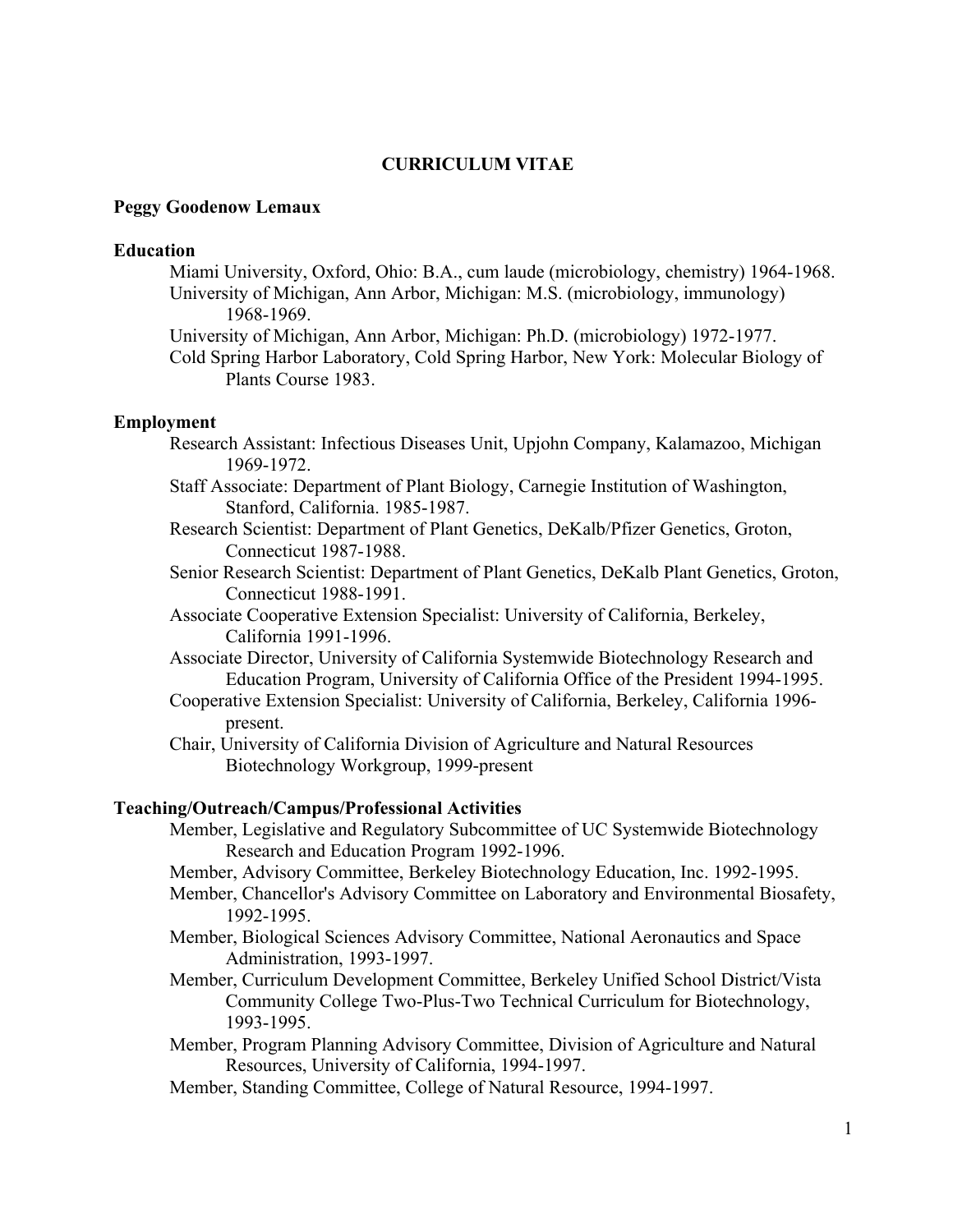- Member, National Sustainable Agriculture Advisory Committee, United States Department of Agriculture, 1995-1996.
- Member, Agricultural Subcommittee of UC Systemwide Biotechnology Research and Education Program 1995-2000.
- Member, Division of Agriculture and Natural Resources Organizational Strategy Team, 1996-1997.
- Member, Review Committee for the Crop Resources Germplasm Program, Division of Agriculture and Natural Resources, 1997.
- Chair, member, Public Affairs Committee, American Society of Plant Biologists, 1997- 2003
- Chair, elected member, American Association for the Advancement of Science, Electorate Nominating Committee, 1999-2001
- Member, American Society of Microbiology, Public and Scientific Affairs Board Committee on Food and Agriculture. 1999-present
- Chair, UC Division of Agriculture and Natural Resources, Statewide Workgroup, Linking Research and Education in Agricultural and Environmental Biotechnology, 1999-present
- Co-Chair, UC Division of Agriculture and Natural Resources, Statewide Workgroup, Nutritional Genomics, 1999-2001
- Member, California Food Biotechnology Advisory Committee, 2001-2003
- Member, *Ad Hoc* Peer Review Committee, Division of Agriculture and Natural Resources, 2002.
- Member, American Society of Plant Biologists Education Foundation, 2006-2009. President, elected, American Society of Plant Biologists, 2011-2014.
- Lead Instructor, PMB290: Science Communication, Fall 2015.
- Member, appointed, C-4 Representative on Crop Science Society of America Rapid Response Team Committee (C536.1) (3 yr appt starts 1/2016).
- Faculty Lead, The Millet Project, funded by Berkeley Food Institute, 2014-present.
- Faculty Lead, Communication, Literacy, Education for Agricultural Research (CLEAR), funded by Global Food Initiative, 2015-present.

### **Outreach Publications**

- Odegard, W., Townsend, M. S., **Lemaux, P. G**., Disbrow, D., Chang, G. 1994. "Biotechnology and Food", 4-H What's In Food Family Food Safety Education Program.
- Huttner, S., Miller, H.I., **Lemaux, P.G.** 1995. "U.S. Agricultural Biotechnology: Status and Prospects", *Technology Forecasting and Social Change*, 50:25-39.
- **Lemaux, P.G.**, M.J. Cho, J. Louwerse, R. Williams, Y. Wan 1996. "Bombardmentmediated Transformation Technologies for Barley", *Bio-Rad Laboratories Technical Bulletin, Bulletin* #2007.
- Kaffka, S., **Lemaux, P.G.** 1996. "Sugar Beet Research Notes: Beet Yellows Virus Resistance in Sugar Beet-Classical and Molecular Approaches" and "Sugar Beet Biotechnology: A Prudent Approach for the California Industry", Cooperative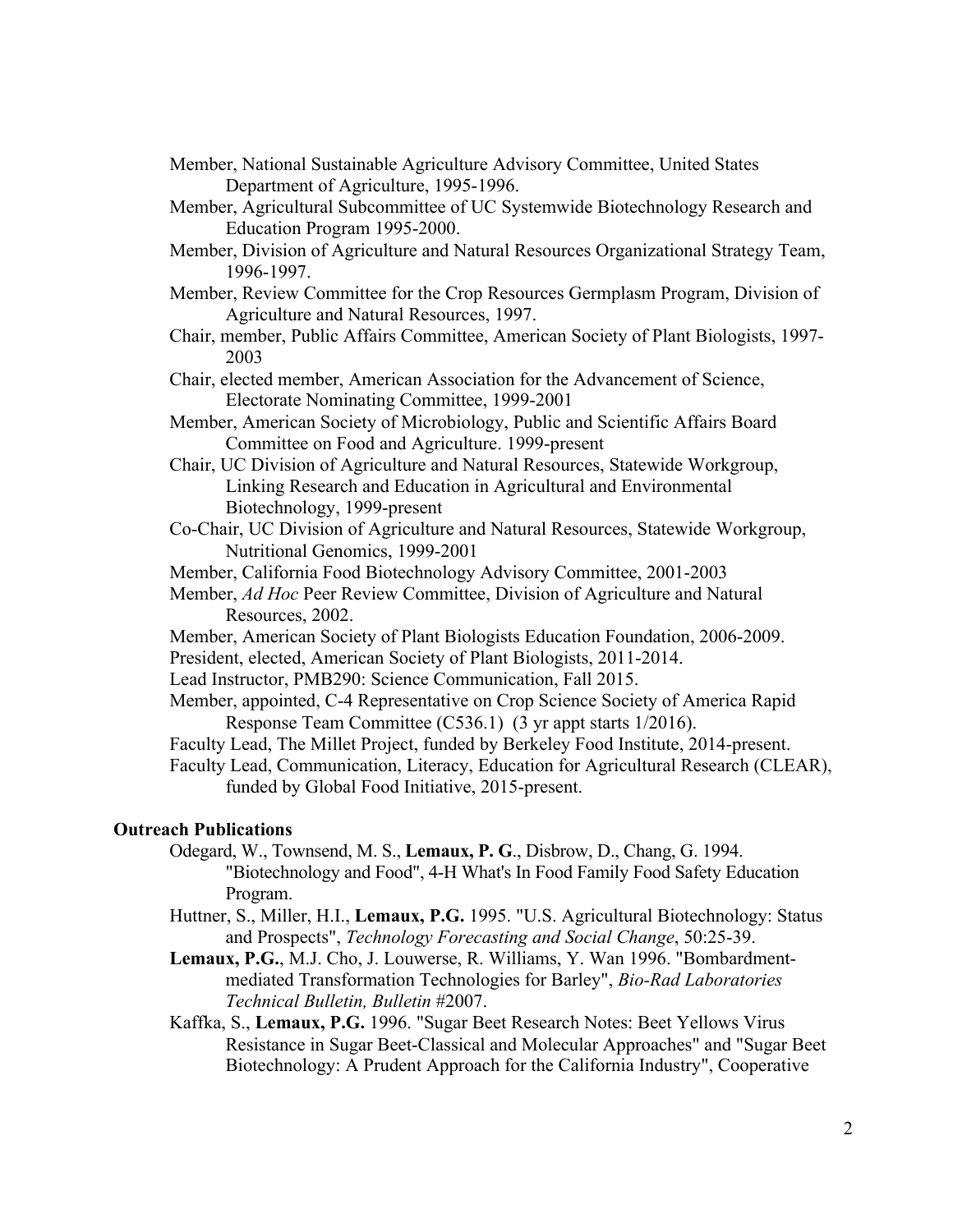*Extension Bulletin*, UC Division of Agriculture and Natural Resources publication #21544.

- Kaffka, S., **Lemaux, P.G.** 1996. "Sweeter Times Ahead for Sugarbeet Growers" *Nature Biotechnology* 14:1088.
- **Lemaux, P.G.** 1996. "Biotechnology in Cotton Current Status". *California Cotton Review* 41:1-2.
- Sellers, C., **Lemaux, P.G.** 1996. "Development and Use of Herbicide Resistant Crops for California*" Proceedings of the 48th annual California Weed Science Society*, Sacramento CA. pp. 212-223.
- Vickers, K.M., **Lemaux, P.G.** 1996. "Impact of Biotechnology and the Environment: Challenges and Opportunities". *Proceedings from the American Society for Horticultural Science 93rd Annual Conference*. *HortScience* 31:698-699. 1996.
- Koshinsky, H., **Lemaux, P.G.** 1996. Biotechnology in Alfalfa, *27th National Alfalfa Symposium Proceedings, December 9-10, 1996, San Diego, CA*, pp. 53-62.
- **Lemaux, P.G**. 1997. "Intellectual Property Rights: The Trump Card for Biotechnology", Proceedings *of 31st National Barley Improvement Conference*, January 8, 1997 Minneapolis MN, pp. 62-64.
- **Lemaux, P.G.** 1997. "Taking Biotechnology to the Community", *National Biological Impact Assessment Program Newsletter*, February 1997, pp 1-2.
- **Lemaux, P.G.** 1997. "A Tomato Is a Tomato, or Is It?" College of Natural Resources *Issues and Breakthroughs*, 3:14.
- **Lemaux, P.G**. 1997. "Transformation of Recalcitrant Crops: Progress and Remaining Challenges", *Proceedings of American Society of Sugarbeet Technologists*, March 1997.
- **Lemaux, P.G**. 1999. "Impact of Public Perception on Regulatory Policy for Agricultural Biotechnology", *Plant Biotechnology*, 16:73-78.
- **Lemaux, P.G**., Qualset, C.A. 1999. Wheat of the Past and Wheats of the Future. *Aaronsohn Lectures on Wild Emmer Wheat*, Tel Aviv University Institute for Cereal Crops Improvement, April 14-15, 1999, Zikhron Ya'aqov, Israel. pp. 125- 139.
- **Lemaux, P.G**. 1999. "Safe in the Ivory Tower?" *ASPP News*, November/December, Volume 26, No. 6, p. 12.
- **Lemaux, P.G**., Sellers, C. and Vargas, R. 2000 "Biotechnology and Weeds", in Issues in Crop Science, publ. California Weed Science Society.
- Cho, M.-J., **Lemaux, P.G.** 2000. Issues with new GM foods: biotechnology and agriculture. *Biotechnology and Seed War in the 21st Century*, Seoul, Korea, pp. 65-75.
- **Lemaux, P.G.** 2002. Ignorance about bio-tech hurts world's hungry. *Duluth News-Tribune*, August 1, 2002.

http://www.duluthsuperior.com/mld/duluthsuperior/3777424.htm

Dolan, E.L., Soots, B.E., **Lemaux, P.G**., Rhee, S.Y., Reiser, L. 2004. Strategies for avoiding reinventing the precollege education and outreach wheel *Genetics*  166:1601-1609.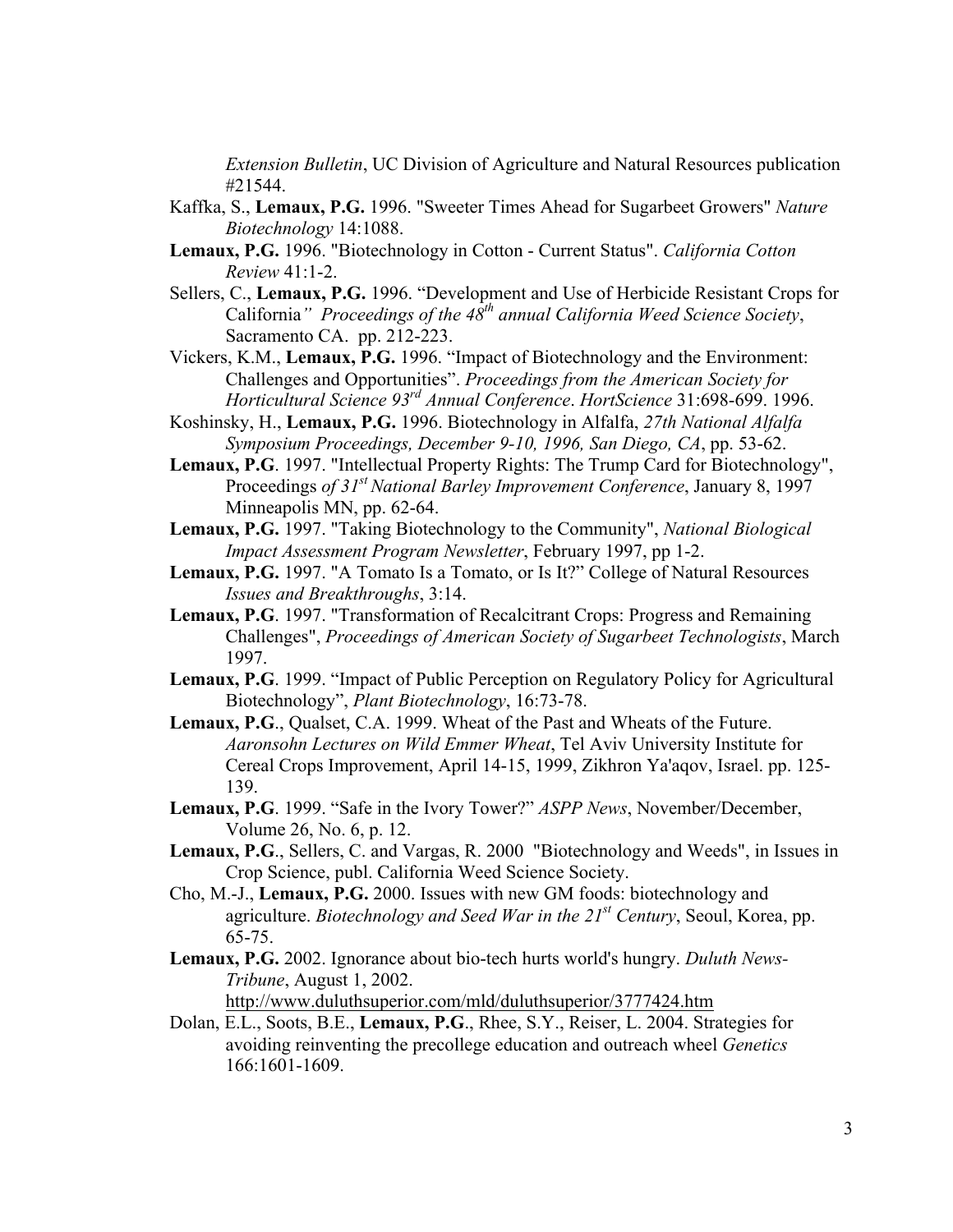- **Lemaux, P.G**. 2004. "A Rose by Any Other Name Is Still a Rose", 2004. *California Ornamental Research Foundation News*, December 2004, pp.
- **Lemaux, P.G**. 2004. "Biotechnology Basics: Some of the Science And Some of the Issues", *Cotton Newsletter*, December 2004, pp. 1-4.
- **Lemaux, P.G**. 2004. "Biotechnology 101: All You Need To Know in a Few Minutes", 2004. *Proceedings 2004 National Alfalfa Symposium*, San Diego CA Dec. 13-15, 2004, pp. 345-350.
- **Lemaux, P.G**. 2005. "The Look of Corn: Yesterday, Today and Tomorrow", 2005. UC MEXUS Seminar Series Handouts, February 23, 2005, pp. 9-12.
- **Lemaux, P.G**. 2006. "Introduction to Genetic Modification", Agriculture in Biotechnology in California, publication #8178.
- **Lemaux, P.G**. 2006. "Some Food and Environmental Safety Issues with GE Products: A Scientific Perspective", Agriculture in Biotechnology in California, publication #8187.
- **Lemaux, P.G.** 2006. "Is a Grape by Any Other Name Still a Grape?", UCCE Fresno County *VineLines* December 2006, pp. 1,3,6
- **Lemaux, P.G.** 2006. "Ag Biotech Pipeline. What's in the Lineup?", Agricultural Biotechnology: Economic Growth through New Products, Partnerships and Workforce Development, eds. A. Eaglesham, R. Hardy, National Agricultural Biotechnology Council, Ithaca NY. *NABC Report 18* pp 31-43.
- **Lemaux P.G**; Cartwright R. 2007. Think You Know About Liberty Link Rice? Try Explaining It in Simple Terms" *RiceCAP Newsletter* 3(6): 7.
- **Lemaux P.G.** 2007. "From the Farm to the Laboratory: A Winding Road to Plant Biology", *American Society of Plant Biologists Newsletter*, 34(3) June/July.
- **Lemaux P.G.** 2007. "CAP PIs Meet to Coordinate Efforts", *Barley CAP Newsletter* 2:1.
- **Lemaux P.G**. 2007. "Lead PIs and Education and Extension PIs Meet to Coordinate Efforts", *Institute of Barley and Malt Sciences Newsletter*, 3: 3-4 June.
- **Lemaux P.G**. 2007. "LL601 Rice. What Is It and What Does It Mean?", Fact Sheet written for RiceCAP, linked online at ucbiotech.org, June 2007.
- **Lemaux P**.G. 2007. "Do We Need Genetically Modified Foods to Feed the World? A Scientific Perspective". In: Realities of Nutrition, 3<sup>rd</sup> Edition. Morrill JS and Deutsch RM. Orange Grove Publishing, Menlo Park CA, pp. 268-270.
- **Lemaux P.G.** 2008. "Genetically Engineered Plants and Foods: A Scientist's Analysis of the Issues. Part I." *Annual Review of Plant Biology* 59:771-812.
- **Lemaux P.G.** 2009. "Biotechnology 101: (some of) What You Need to Know in a Few Minutes.". *Proceedings California Plant and Soil Conference* (American Society of Agronomy) Fresno CA February 3-4, 2009, pp. 25-29*,*
- **Lemaux P.G.** 2009. "Genetically Engineered Plants and Foods: A Scientist's Analysis of the Issues. Part II." *Annual Review of Plant Biology*, 60: 511-559.
- **Lemaux P.G.** 2010. "What's Slowing Commercialisation of GE Crops? Regulatory, Economic, Intellectual Property and Consumer Acceptance Issues". In '1st Australian Summer Grains Conference'. Gold Coast, Australia. (Eds B George-Jaeggli, DJ Jordan). (Grains Research and Development Corporation) <http://www.vision6.com.au/ch/33537/17ctt/1571498/2ed99jd5m.html>.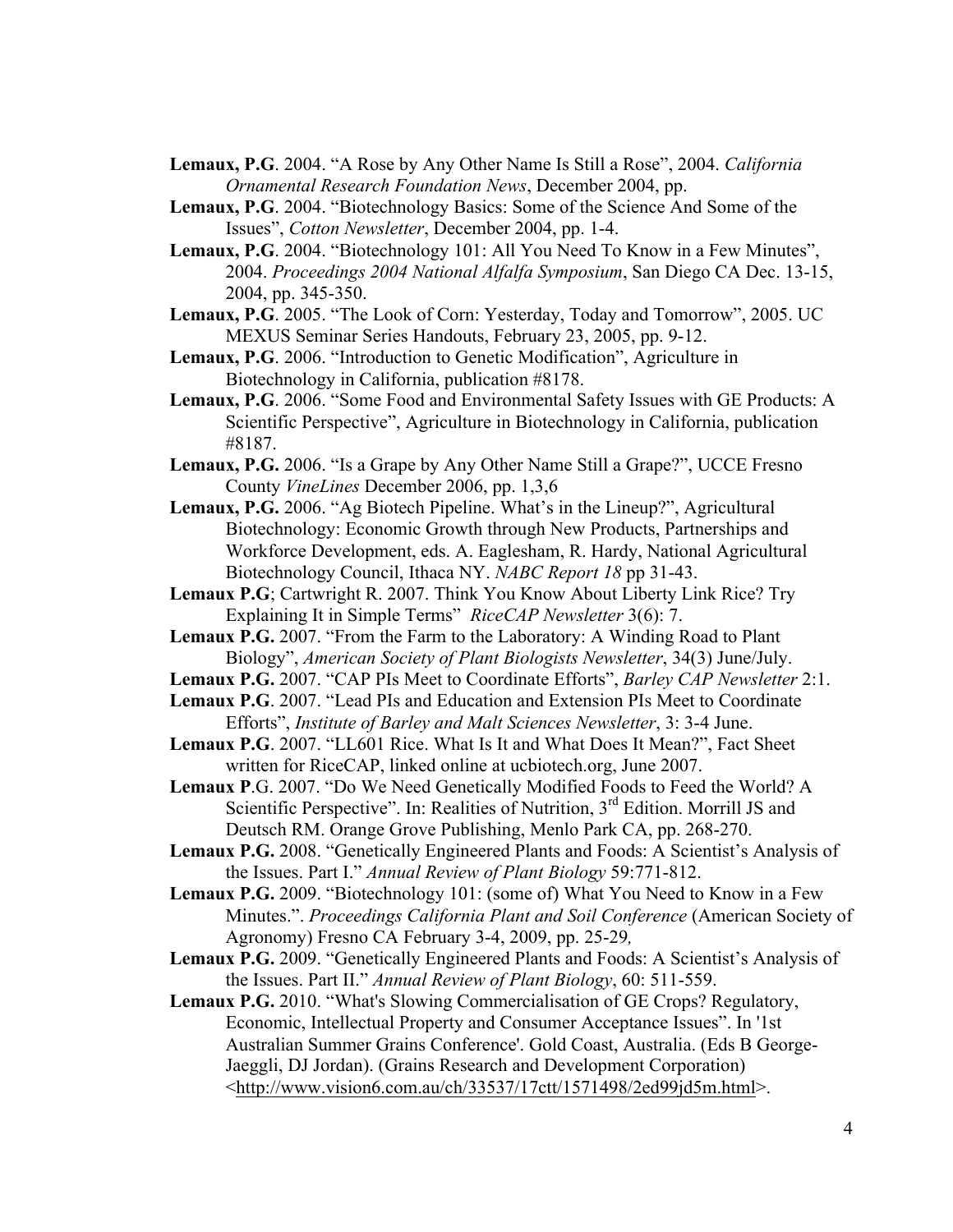- **Lemaux P.G.**, Alonso B., Hertsgaard K. 2010. "Barley CAP Extension Efforts Go Online!", *BarleyCAP Newsletter* March 2010, p. 3.
- **Lemaux P.G**. 2011. "New Plant Varieties: How Can You Protect Your Investment?". *Issues* 96; 37-40.
- **Lemaux P.G.**, Alonso B. 2011. "It's DNA for Dinner Time!", ASPB News. January/February 38(1): 29-30.
- **Lemaux P.G**. 2011. "UC biotechnology website helps the public understand GMOs". UC Delivers, UCANR http://ucanr.org/delivers/impactview.cfm?impactnum=296 .
- **Lemaux P.G.** 2011. "Barley CAP Publishes Fact Sheet on Ug99 Stem Rust". Institute of Barley and Malt Sciences Newsletter 14:6.
- **Lemaux P.G.,** Alonso B. 2011. "It's (DNA for) Dinner Time". *California Classroom Science* 22 (9): 1 May 2011 (http://www.classroomscience.org/it%E2%80%99s-%E2%80%9Cdna-fordinner%E2%80%9D-time )
- **Lemaux P.G.,** Alonso B. 2011. "DNA for Dinner Curriculum" *Plant and Soil Sciences eLibrary* (posted May 2011) http://passel.unl.edu/pages/informationmodule.php?idinformationmodule=113 0447125
- **Lemaux, P.G.** 2012. Genetically Engineered Crops Can Be Part of a Sustainable Food Supply: Food and Food Safety Issues. In: The Role of Biotechnology in a Sustainable Food Supply (Popp, J., M. Jahn, M. Matlock and N. Kemper, eds.), Cambridge, Chapter. 7, pp. 122-140.
- **Lemaux P.G**. 2012. "The Year Ahead Filled with Challenges and Opportunities" *ASPB News* 39 (6): 1-3.
- **Lemaux P.G**. 2013. "The What & How of Classic and Modern Methods of Plant Modification". *The Soy Connection* 21: 4. http://www.soyconnection.com/newsletters/soy-connection/healthnutrition/summer-2013/plant-modification-old-and-new-what-it-is-how-its-done
- **Lemaux P.G**. 2013."Plant Biology Researchers Face Their Own Fiscal Cliffs" *ASPB News*  40 (1): 1-3,8.
- **Lemaux P.G**. 2013. "*GMO Labeling? Open Borders? Nuclear Energy Proliferation? Raising Taxes?" ASPB News* 40 (2):1-3.
- **Lemaux P.G**. 2013. "Egg-citing! ASPB's STEPs at the White House" *ASPB News* 40  $(3):1-4.$
- **Lemaux P.G.** 2013. : Is It Time to Think Outside the Box About Funding for Agricultural R&D?" *ASPB News* 40 (4): 1, 3-4.

**Lemaux P.G.** 2013. "To Die For?" *ASPB News* 40 (5): 1-4.

# **Professional Societies**

American Association for the Advancement of Science American Society of Agronomy American Society of Microbiology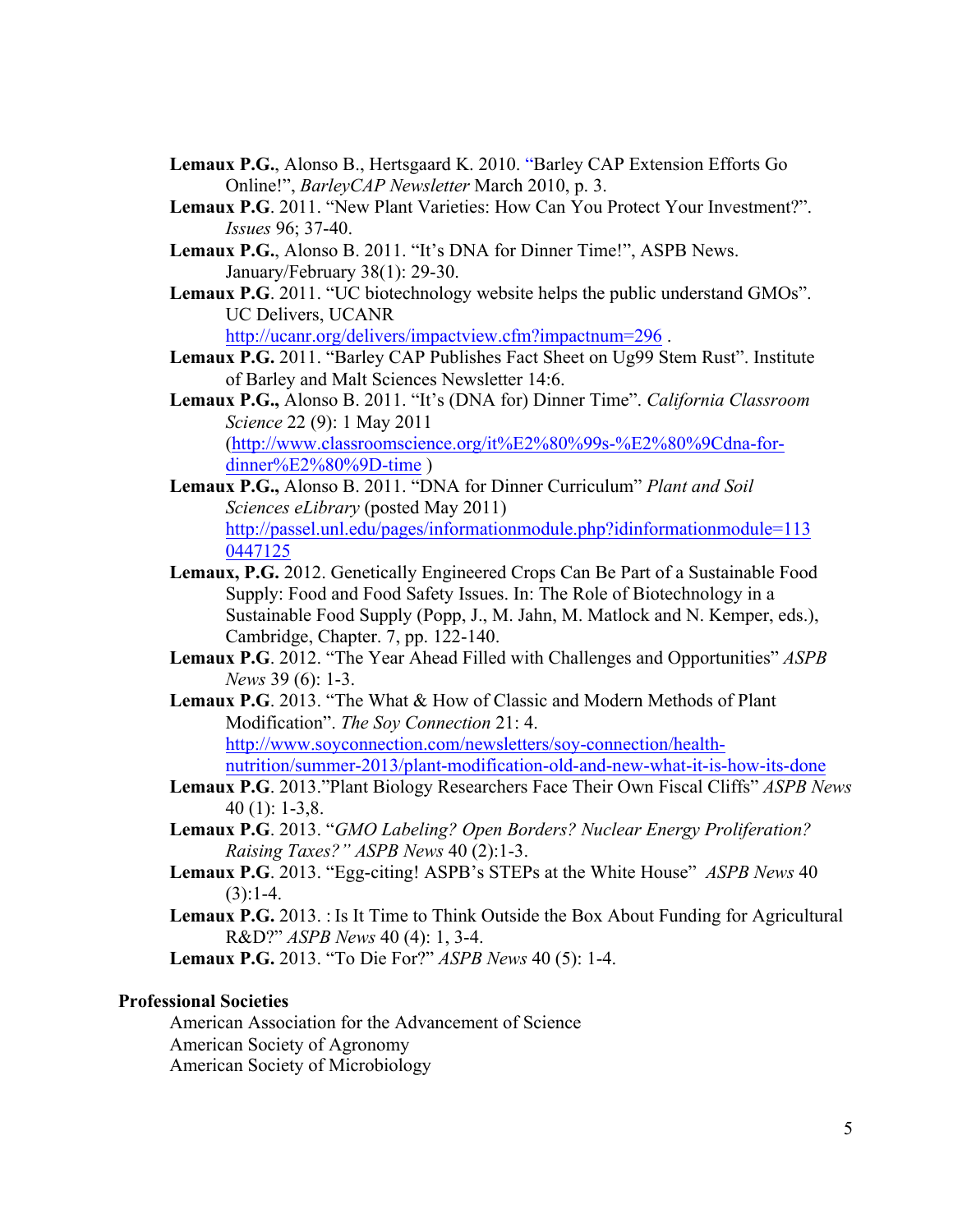American Society of Plant Physiologists California Women for Agriculture Council for Agricultural Science and Technology Crop Science Society of America International Society of Plant Molecular Biologists National Science Teachers Association Society of In Vitro Biology Soil Science Society of America

#### **Honors**

- Honored Women of the University of California, Berkeley. April 29, 1995.
- Distinguished Service Award, Outstanding Research, from the Cooperative Extension Academic Assembly Council, Division of Agriculture and Natural Resources, Outstanding Research, DANR, August 1997.
- Fellow, American Association for the Advancement of Science, 2002.
- Dennis R. Hoagland Award for Outstanding Contribution to Agriculture, American Society of Plant Biologists, 2003.
- Distinguished Service Award, Outstanding Extension, University of California Cooperative Extension, 2006.
- Fellow, Crop Science Society of America, 2007.
- Fellow, American Society of Plant Biologists, 2009.
- Career Achievement Award, Society of In Vitro Biology, June 2010.
- President, American Society of Plant Biologists, 2011-. 2013.
- Excellence in Education Award, American Society of Plant Biologists, July 2012.
- Award of Excellence, Extension Education Community Education Materials, ASA-CSSA-SSA, November 2015

## **Issued Patents**

- Adams, T. R.; Adams, W. R., Jr.; Chambers, S. A., Daines, R.J. Gordon-Kamm, W.J., Kausch, A.J., Kreuger, R.W., **Lemaux, P.G.,** Mackey, C.J., Mangano, M.L., O'Brien, J.V., Rice, T.B., Spencer, T.M., Start, W.G., Willetts, N.G. Methods and compositions for the production of stably transformed, fertile monocot plants and cells thereof. Patent Number: US 5550318. August 27, 1996. *DeKalb Genetics Corporation.*
- Adams, T. R.; Chambers, S. A., Daines, R.J. Gordon-Kamm, W.J., Kausch, A.J., **Lemaux, P.G.,** Mackey, C.J., Mangano, M.L., O'Brien, J.V., Rice, T.B., Spencer, T.M., Start, W.G., Willetts, N.G. Process of producing fertile transgenic *Zea mays* plants and progeny comprising a gene encoding phosphinothricin acetyl transferase. Patent Number: US 5489520. February 6, 1996. *DeKalb Genetics Corporation.*
- Adams, T. R.; Chambers, S. A., Daines, R.J. Gordon-Kamm, W.J., Kausch, A.J., **Lemaux, P.G.,** Mackey, C.J., Mangano, M.L., O'Brien, J.V., Rice, T.B., Spencer, T.M., Start, W.G., Willetts, N.G. Methods and compositions for the production of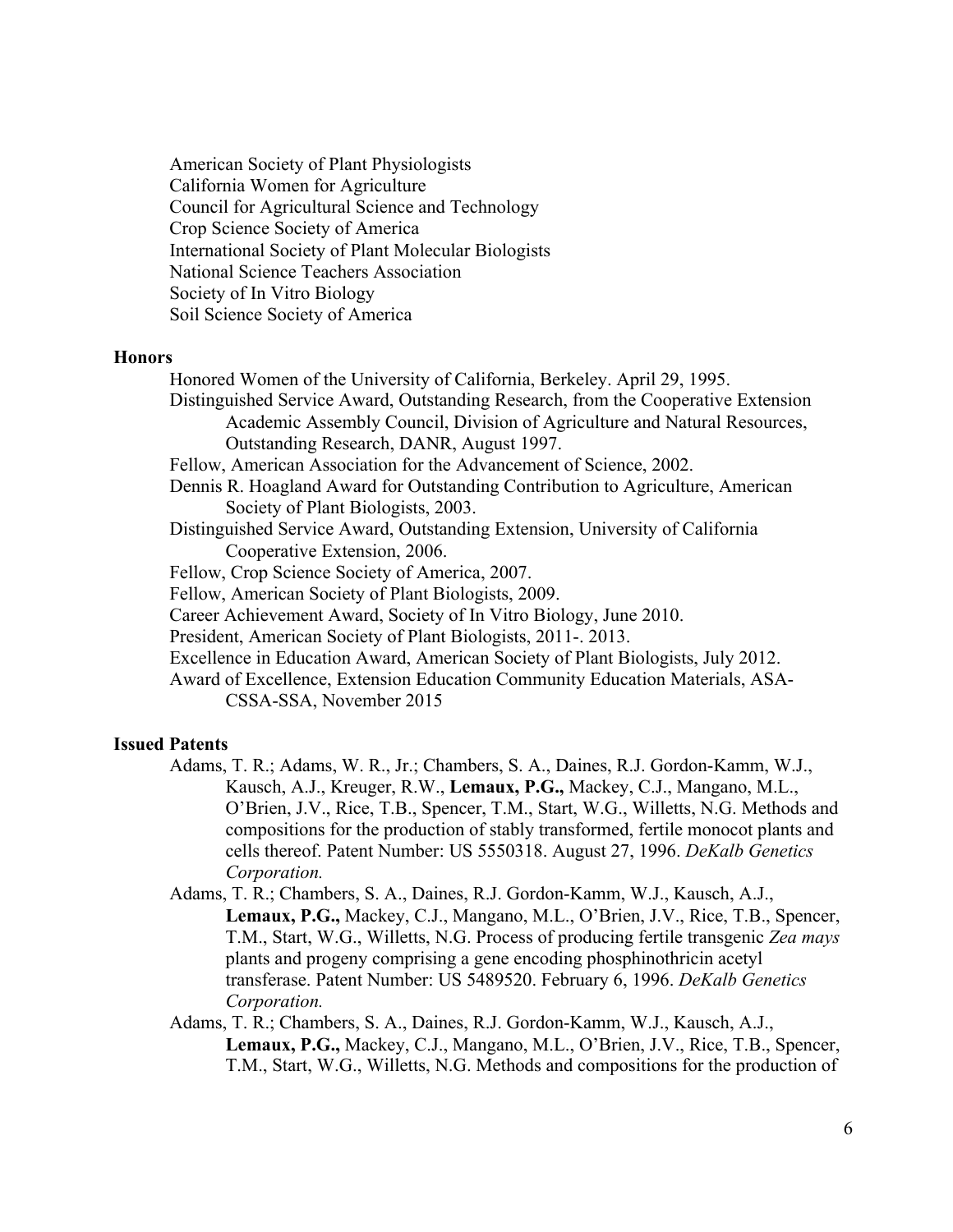stably transformed fertile monocot plants and cells thereof. Patent Number: US 5874265. February 23, 1999. *DeKalb Genetics Corporation.*

- Adams, T. R.; Chambers, S. A., Daines, R.J. Gordon-Kamm, W.J., Kausch, A.J., **Lemaux, P.G.,** Mackey, C.J., Mangano, M.L., O'Brien, J.V., Rice, T.B., Spencer, T.M., Start, W.G., Willetts, N.G. Methods and compositions for the production of stably transformed, fertile monocot plants and cells thereof. Patent Number: US 5919675. July 6, 1999. *DeKalb Genetics Corporation.*
- Adams, T. R.; Chambers, S. A., Daines, R.J. Gordon-Kamm, W.J., Kausch, A.J., **Lemaux, P.G.,** Mackey, C.J., Mangano, M.L., O'Brien, J.V., Rice, T.B., Spencer, T.M., Start, W.G., Willetts, N.G. Methods and compositions for the production of stably transformed fertile monocot plants and cells thereof. Patent Number: US 5969213. October 19, 1999. *DeKalb Genetics Corporation.*
- **Lemaux, P.G**.; Cho, M.-J. Compositions and methods for plant transformation and regeneration. *Official Gazette of the United States Patent and Trademark Office Patents.* May 22, 2001. 1246(4): No Pagination. US 6235529; May 22, 2001, 435- 4301, USA. The Regents of the University of California.
- Colby, S. M., Crock, J. E., **Lemaux, P. G**., Croteau, R.B. Germacrene C synthase gene of *Lycopersicon esculentum*. *Official Gazette of the United States Patent and Trademark Office Patents.* Jan. 29, 2002. 1254(5): No Pagination. US 6342380; January 29, 2002, 435-183, USA The Regents of the University of California, Berkley, CA, USA; Washington State Research Foundation, Pullman, WA, USA.
- Cho, M.-J., del Val, G., Caillau, M., **Lemaux, P.G**., Buchanan, B.B. Barley gene for Thioredoxin and NADP-thioredoxin reductase. *Official Gazette of the United States Patent and Trademark Office Patents.* Apr. 30, 2002. 1257(5): No Pagination. US 6380372; April 30, 2002, 536-231, USA. The Regents of the University of California.
- Zhang, S., Cho, M.-J., Bregitzer, P., **Lemaux, P.G.** Methods and compositions for transformation of cereals using cultured shoot meristematic tissue. *Official Gazette of the United States Patent & Trademark Office Patents. 1264(4).* Nov. 26, 2002, USA. The Regents of the University of California.
- **Lemaux, P.G**., Cho, M.-J. Method for preparing barley green regenerative tissue *Official Gazette of the United States Patent & Trademark Office Patents. 1269(1). Apr. 1,* 2003, USA. The Regents of the University of California.
- **Lemaux, P.G**., Cho, M.-J., Buchanan, B.B. Production of proteins in plant seeds *Official Gazette of the United States Patent & Trademark Office Patents. 1276(1).* Nov. 4, 2003, USA. The Regents of the University of California.
- Cho, M.-J., **Lemaux, P.G**., Buchanan, B.B., Wong, J., Marx, C. Value-added traits in grain and seed transformed with thioredoxin *Official Gazette of the United States Patent & Trademark Office Patents. 1285(5).* Aug. 31, 2004, USA. The Regents of the University of California*.*
- Cho, M.-J., del Val, G., Caillau, M., **Lemaux P.G.,** Buchanan, B.B. Barley gene for thioredoxin and NADP-thioredoxin reductase. *Official Gazette of the United States Patent and Trademark Office Patents.* Patent Number: US 06833493, December 21, 2004. The Regents of the University of California.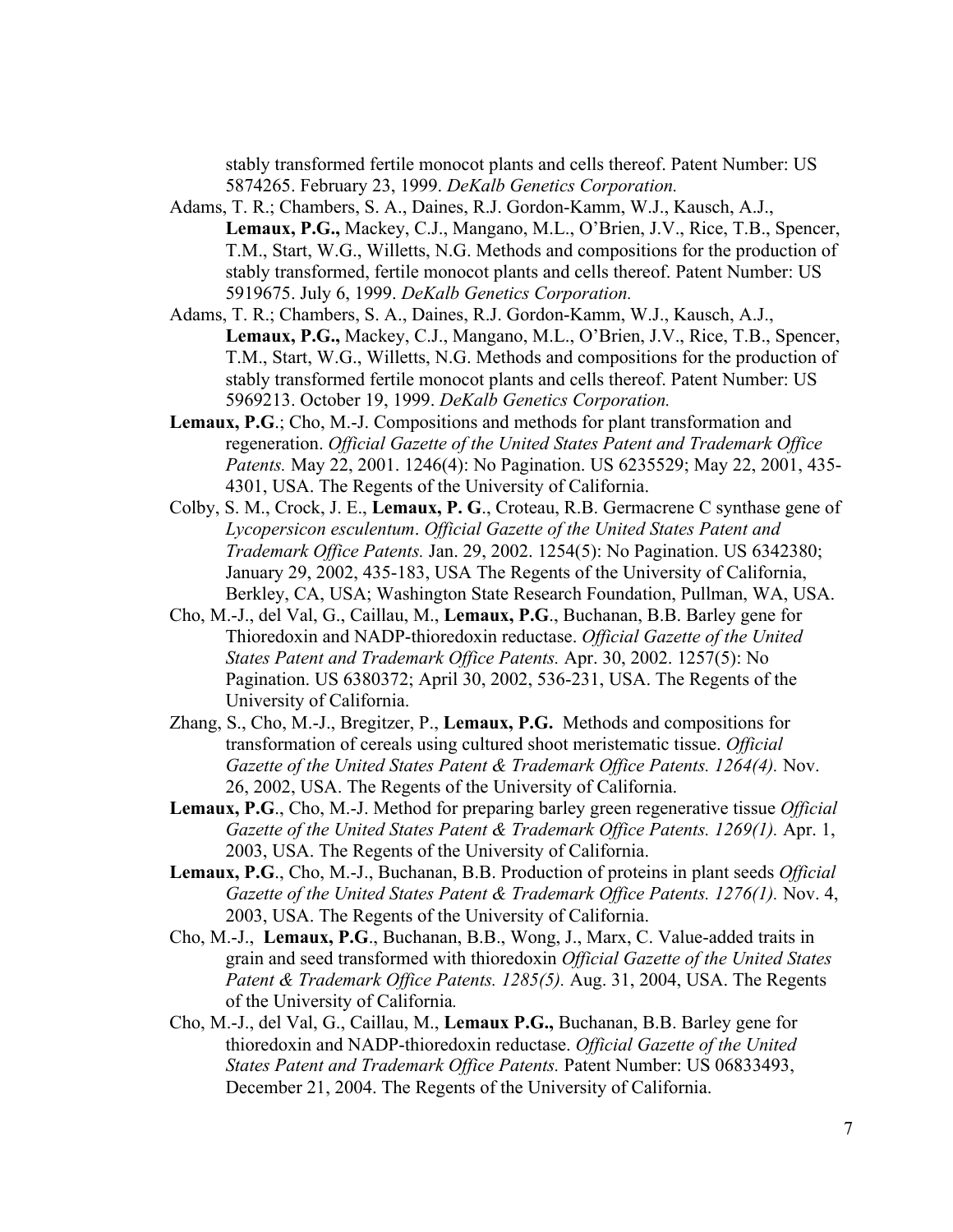- **Lemaux P.G.,** McElroy D., Koprek T. Transposon Tagging and Gene Delivery in Small Grain Cereals. *Official Gazette of the United States Patent and Trademark Office Patents.* Patent Number: US 06951972, October 4, 2005. The Regents of the University of California.
- **Lemaux P.G.,** Cho, M.-J. Compositions and methods for plant transformation and regeneration. *Official Gazette of the United States Patent and Trademark Office Patents.* Patent Number: US 07102056, September 5, 2006. The Regents of the University of California.
- Cho, M.-J., **Lemaux P.G.**, Buchanan B.B. Production of proteins in plant seeds. *Official Gazette of the United States Patent and Trademark Office Patents.* Patent Number: US 07157629, January 2, 2007. The Regents of the University of California.
- Cho, M.-J., Wong, J., **Lemaux P.G.,** Buchanan B.B. Transgenic plants with elevated thioredoxin levels. *Official Gazette of the United States Patent and Trademark Office Patents.* Patent Number: US 07179964, Feb. 20, 2007. The Regents of the University of California.
- Zhang S., Carrier R., **Lemaux P**.G. Methods and compositions for transformation and regeneration of maize. *Official Gazette of the United States Patent and Trademark Office Patents.* Patent Number: 7,429,691. September 30, 2008. The Regents of the University of California.
- Adams TR, Anderson, PC, Chambers SA, Chomet PS, Daines RJ, Flick CE, Glassman K, Gordon-Kamm WJ, Kausch AP, Laccetti LB, **Lemaux PG***,* Mackey CJ, Mangano ML, Mann MT, O'Brien JV, Orozco EM, Orr P, Rice TB, Spencer TM, Start WG, Stephens MA, Vetsch CS, Walters DA, Walters DS, Willetts NG, Zachwieja AJ. Methods and Compositions for the Production of Stably Transformed Fertile Monocot Plants and Cells Thereof. *Official Gazette of the United States Patent and Trademark Office Patents.* Patent Number: 7,705,215 B1. April 27, 2010. Dekalb Genetics Corporation, Dekalb IL USA
- Melis A, Wintz H-C, **Lemaux PG**, Owiti J. Monoterpene Production in Plants", Provisional patent, submitted September 9, 2014.

#### **Research Publications**

- Argoudelis, A.C., Coats, J.H., **Lemaux, P.G.,** Sebek, O.K. 1972. Antibiotics Produced by Mutants of *Streptomyces caelestis*. *Journal of Antibiotics* 35:445-455.
- Pedersen, S., Blumenthal, R.M., Reeh, S., Parker, J., **Lemaux**, **P.G.**, Laursen, R.A., Nagarkatti, S., Friesen, J.D. 1976. A Mutant of *E. coli* with an Altered Elongation Factor Tu. *Proceedings of National Academy of Science USA* 73:1698-1701.
- Blumenthal, R.M., **Lemaux, P.G.**, Neidhardt, F.C., Dennis, P.P. 1976. The Effects of the *relA* Gene on the Synthesis of Aminoacyl-tRNA Synthetases and Other Transcription and Translation Proteins in *Escherichia coli* B. *Molecular and General Genetics* 149:291-296.
- **Lemaux, P.G.**, Herendeen, S.L., Bloch, P.L., Neidhardt, F.C. 1978. Transient Rates of Synthesis of Individual Polypeptides in *E. coli* Following Temperature Shifts. *Cell* 13:427-434.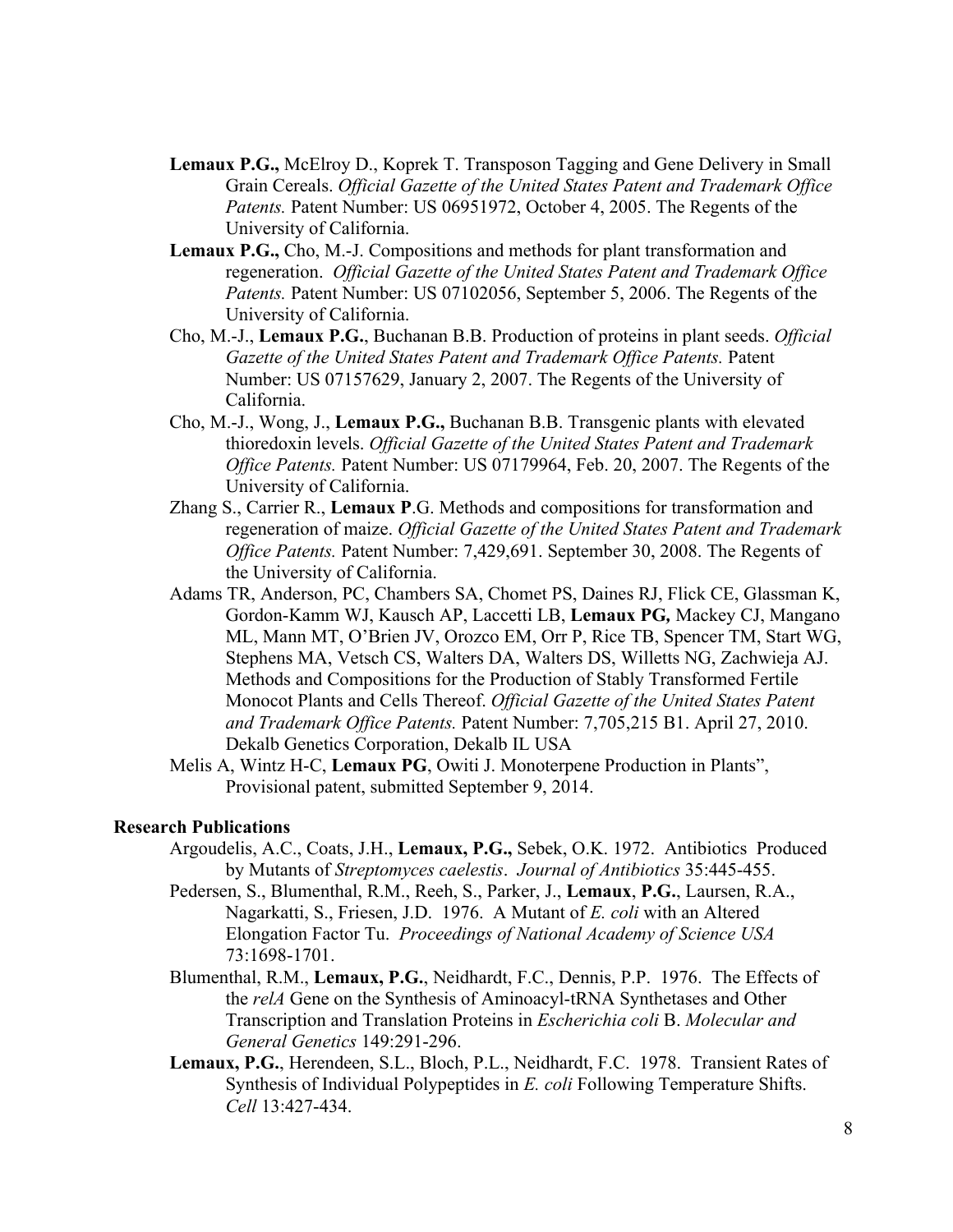- **Lemaux, P.G**., Miller, D.L. 1978. A Study of a Mutant Elongation Factor, Properties of *E. coli* HAK88 and Mutant Elongation Factor Tu. *Molecular and General Genetics* 159:47-55.
- Chou, J., Casadaban, M.J., **Lemaux, P.G.**, Cohen, S.N. 1979. Identification and Characterization of a Self-Regulated Repressor of Translocation of the Tn3 Element. *Proceedings of National Academy of Science USA* 76:4020-4024.
- Chou, J., **Lemaux, P.G.**, Casadaban, M.J., Cohen. S.N. 1979. Transposition Protein of Tn3: Identification and Characterization of an Essential Repressor-controlled Gene Product. *Nature* 282:801-806.
- Cohen, S.N., Casadaban, M.J., Chou, J., **Lemaux, P.G.**, Miller, A., Tu, R-.P.D. 1980. Regulation of Tn3 Transposition and Specificity of its Insertion Sites. In: *Mobilization and Reassembly of Genetic Information* (Proceedings of the Twelfth Miami Winter Symposium, 7-11 January 1980, Miami, FL) Academic Press (New York), pp. 65-79.
- Casadaban, M.J., Chou, J., **Lemaux, P.G.**, Tu, C-.P.D., Cohen, S.N. 1981. Tn3: Transposition and Control. *Transposable Genetic Elements*, Cold Spring Harbor Laboratory Publications (Cold Spring Harbor), pp. 269-273.
- Das, J.K., Biro, P.A., Cohen, S.N., Erlich, H.A., Gabain, A., Lawrence, S., **Lemaux, P.G.**, McDevitt, H.O., Peterlin, B.M., Schulz, M-.F., Sood, A.K., Weissman, S.M. 1983. Use of Synthetic Oligonucleotide Probes Complementary to Human HLA-DR Alpha and Beta Genes as Extension Primers for the Isolation of 5'-specific Genomic Clones. *Proceedings of National Academy of Science USA* 80:1531- 1535.
- **Lemaux, P.G**., Grossman, A.R. 1984. Isolation and Characterization of a Gene for Major Light-harvesting Polypeptides from *Cyanophora paradoxa*. *Proceedings of National Academy of Science USA* 81:4100-4104.
- **Lemaux, P.G**., Grossman, A.R. 1985. Major Light-harvesting Polypeptides Encoded in Polycistronic Transcripts in a Eukaryotic Alga. *EMBO Journal* 4:1911-1919.
- Conley, P.B., **Lemaux, P.G.**, Grossman, A.R. 1986. Cyanobacterial Light-harvesting Complex Subunits are Encoded in Two Red Light-induced Transcripts. *Science* 230:550-553.
- Conley, P.B., **Lemaux, P.G**., Lomax, T.L., Grossman, A.R. 1986. Genes Encoding Major Light-harvesting Polypeptides are Clustered on the Cyanobacterial Genome of *Fremyella diplosiphon*. *Proceedings of National Academy Sciences USA* 83:3924-3928.
- Grossman, A.R., **Lemaux, P.G.,** Conley, P.B. 1986. Regulation of Phycobiliprotein Synthesis. *Photochemistry and Photobiology* 44:827-837.
- Conley, P.B., **Lemaux, P.G.,** Grossman, A.R. 1988. Molecular Characterization and Evolution of Sequences Encoding Light-harvesting Components in the Chromatically-adapting Cyanobacterium *Fremyella diplosiphon*. *Journal of Molecular Biology* 199:447-465.
- Grossman, A.R., **Lemaux, P.G.**, Conley, P.B., Bruns, B., Anderson, L.A. 1988. Characterization of Phycobiliprotein and Linker Polypeptide Genes in *Fremyella*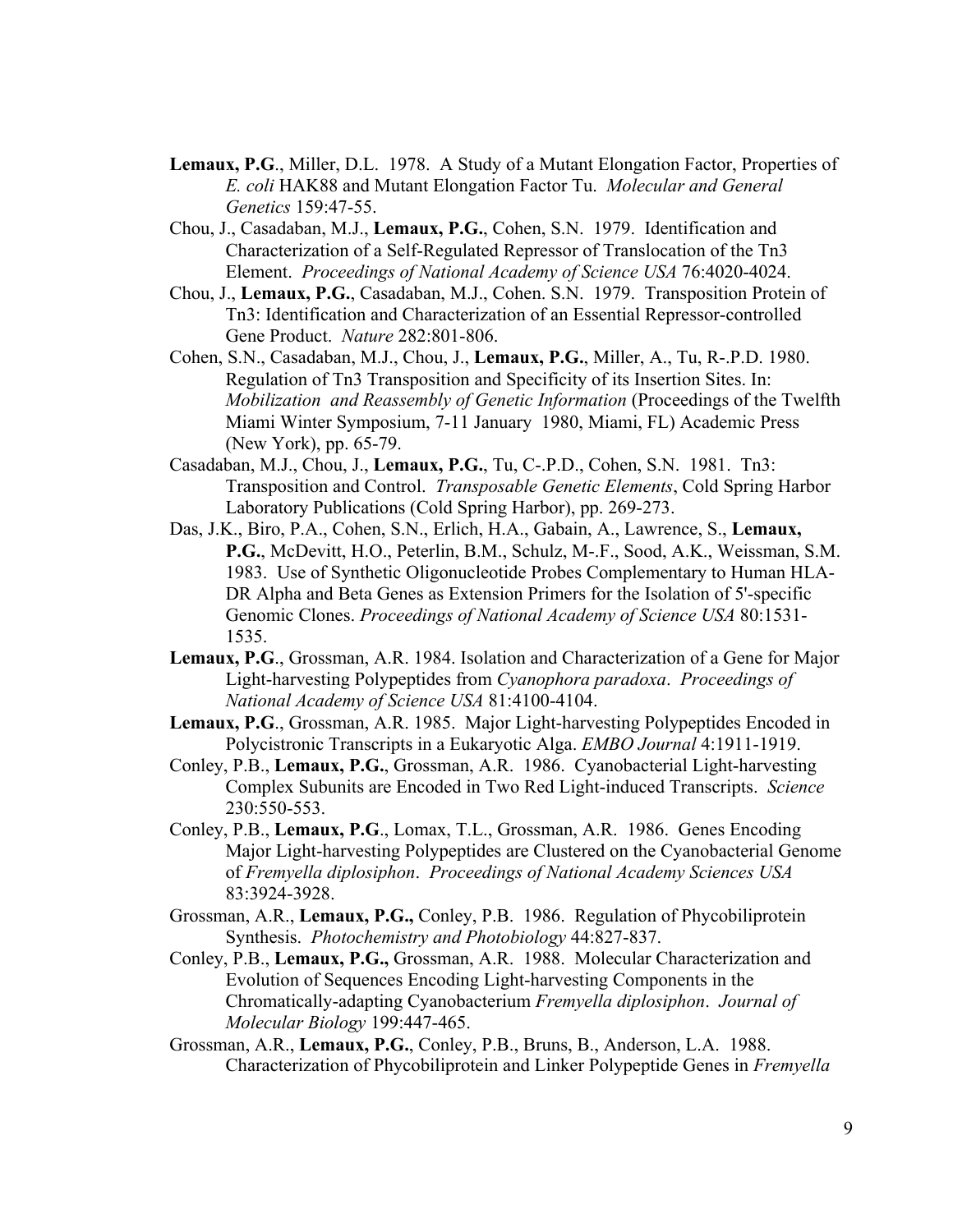*diplosiphon* and Their Regulated Expression during Complementary Chromatic Adaptation. *Photosynthesis Research* 17:23-56.

- Grossman, A.R., Anderson, L.K., Conley, P.B., **Lemaux, P.G.** 1989. Molecular Analyses of Complementary Chromatic Adaptation and the Biosynthesis of a Phycobilisome. *Algae as Experimental Systems*, Alan R. Liss, Inc. (New York) pp. 269-289.
- Spencer, T.M., Gordon-Kamm, W.J., Daines, R.J., Star, W.G., **Lemaux, P.G.** 1990. Bialaphos Selection of Stable Transformants from Maize Cell Culture. *Theoretical and Applied Genetics* 79:625-631.
- Gordon-Kamm, W.J., Spencer, T.M., Mangano, M.L., Adams, T.R., Daines, R.J., Start, W.G., O'Brien, J.V., Chambers, S.A., Adams, W.R., Willetts, N.G., Rice, T.B., Mackey, C.J., Krueger, R.W., Kausch, A.P., **Lemaux, P.G.** 1990. Transformation of Maize Cells and Regeneration of Fertile Transgenic Plants. *Plant Cell* 2:603- 618.
- Gordon-Kamm, W.J., Spencer, T.M., O'Brien, J.V., Start, W.G., Daines, R.J., Adams, T.R., Mangano, M.L., Chambers, S.A., Zachwieja, S.J., Willetts, N.G., Adams, W.R., Mackey, C.J., Krueger, R.W., Kausch, A.P., **Lemaux, P.G.** 1991. Transformation of Maize Using Microprojectile Bombardment: An Update and Perspective. *In Vitro Cellular and Developmental Biology* 27P: 21-27.
- Spencer, T.M., O'Brien, J.V., Start, W.G., Adams, T.R., Gordon-Kamm, W.J., **Lemaux, P.G.** 1992. Molecular and Phenotypic Analysis of Transgene Segregation in Maize. *Plant Molecular Biology* 18:201-210.
- Mackey, C.J., Spencer, T.M., Adams, T.R., Kausch, A.P., Gordon-Kamm, W.J., **Lemaux, P.G.**, Krueger, R.W. 1993. Transgenic Maize. *Transgenic Plants, Volume 2: Present Status and Social and Economic Impacts*, Academic Press (New York), pp. 21-33.
- Wan, Y, **Lemaux, P.G.** 1994. Generation of Large Numbers of Independently Transformed Fertile Barley Plants. *Plant Physiology,* 104: 37-48.
- Lemaux, P.G., McElroy, D. 1994. Development of a Transposon Tagging System for Barley. *Progress Reports of North American Barley Genome Mapping Project,* p. 34-37.
- Wan, Y., **Lemaux, P.G.** 1994. Transformed Plants Generated in Large Numbers. *Rice Biotechnology Quarterly*, 21: 23-24.
- Wan, Y., **Lemaux, P.G.** 1994. Biolistic Transformation of Barley using Microsporederived and Immature Embryo-derived Somatic Embryos and Zygotic Embryos as Targets to Generate Fertile Transgenic Plants in *Gene Transfer to Plants* Springer-Verlag, pp. 130-139.
- Wan, Y., Widholm, J., **Lemaux, P.G.** 1995. Type I Callus as a Bombardment Target for Generating Fertile Transgenic Maize (*Zea mays* L.), *Planta*, 196: 7-14.
- McElroy, D., Louwerse, J., **Lemaux, P.G.** 1995. Transient Functionality Testing of Maize Transposons *Ac/Ds* in Barley, *Progress Reports of North American Barley Genome Mapping Project,* pp. 36-39.
- McElroy, D, Louwerse, J., **Lemaux P.G**. 1995. Development of a Transient Assay for *Ac/Ds* Activity in Barley, *Progress Reports of North American Barley Genome Mapping Project*, pp. 36-39.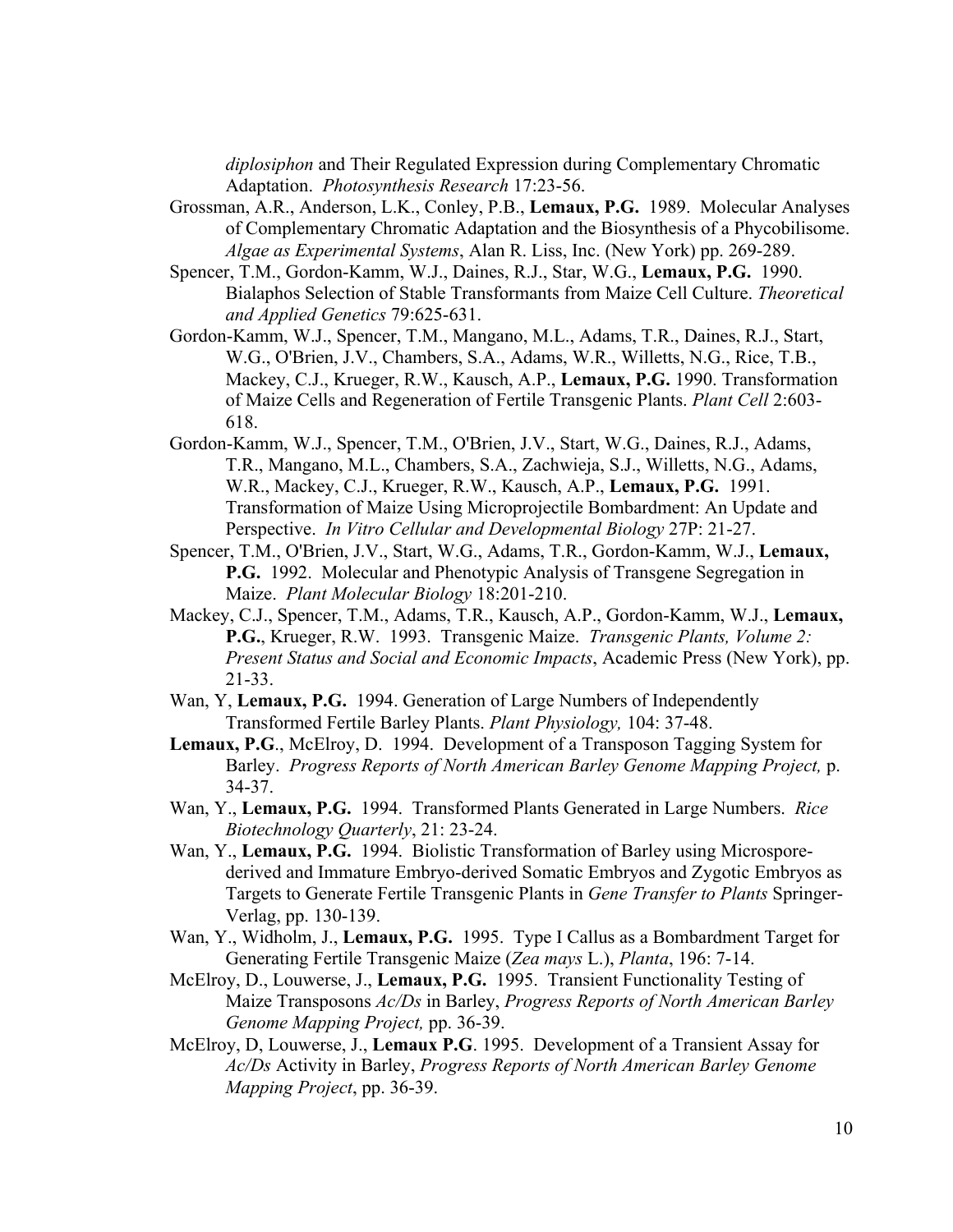- Louwerse, J., McElroy D., **Lemaux P.G.** 1996. Functionality of Maize Transposable Element in Barley, *Progress Reports of North American Barley Genome Mapping Project*, 1996, pp. 39-41.
- McElroy D., Louwerse, J.D., McElroy, S.M., **Lemaux, P.G**. 1997. Development of a Simple Transient Assay for Ac/Ds Activity in Cells of Intact Barley Tissue, *Plant Journal* 11: 157-165.
- Williams-Carrier, R., Y. Lie, S. Hake, **Lemaux P.G**. 1997. Ectopic KN1 Accumulation Phenocopies the *Hooded* Mutation in Barley, *Development*, 124: 3737-3745.
- **Lemaux, P.G.,** Cho, M.-J., Koprek, T., Zhang, S., Peter, G. F. 1997. Information Learned from the Genetic Engineering of Recalcitrant Monocot Species: Applicability to Problems in Forest Biotechnology. In *TAPPI Biological Sciences Symposium Proceedings*, October 22, 1997, San Francisco, CA, pp. 289-293.
- Cho, M.-J**, Lemaux, P.G.** 1997. Rapid PCR Amplification of Chimeric Products and its Direct Application to *in vivo* Testing of Recombinant DNA Construction Strategies, *Molecular Biotechnology* 8: 13-16.
- McGrath, P.F., Vincent, J.R., Lei, C.-H, Pawlowski, W.P., Torbert, K.A., Gu, W., Kaeppler, H.F., Wan, Y., **Lemaux, P.G.,** Rines, H.R., Somers, D.A., Larkins, B.A., Lister, R.M. 1997. Coat Protein-Mediated Resistance to Isolates of Barley Yellow Dwarf in Oats and Barley, *European Journal of Plant Pathology* 103: 695-710.
- **Lemaux, P.G.**, Zhang, S., Zhang, S., Cho, M.-J., Jiang, W., Koprek, T., Williams-Carrier, R., McElroy, D., Louwerse, J. 1997. Progress and Continuing Challenges in the Genetic Engineering of Barley for Commercial Improvement. *Proceedings of 31st Barley Improvement Conference,* pp. 60-61.
- Zhang, S., Williams-Carrier, R., Jackson, D., **Lemaux, P.G.** 1998. CDC2Zm and KN1 Expression during Adventitious Shoot Meristem Formation from *In Vitro* - Proliferating Axillary Shoot Meristems in Maize and Barley. *Planta*, 204: 542-549.
- Bregitzer, P., Halbert, S., **Lemaux, P.G**. 1998. Somaclonal Variation in the Progeny of Transgenic Barley, *Theoretical and Applied Genetics,* 96: 421-425.
- Colby, S., Crock, J., Dowdle, B. **Lemaux, P.G**., Crouteau, R. 1998. Germacrene C Synthase from *Lycopersicon esculentum* cv. VFNT Cherry Tomato: cDNA Isolation, Characterization and Bacterial Expression of the Multiple Product Sesquiterpene Cyclase, *Proceedings of National Academy of Science USA*. 95: 2216-2221.
- Jiang, W., Cho, M.-J., **Lemaux, P.G**. 1998. Improved Callus Quality and Prolonged Regenerability in a Model and Commercially Important Barley (*Hordeum vulgare*  L.) Genotypes, *Plant Biotechnology*, 15: 63-69.
- Cho, M.-J., Jiang, W., **Lemaux, P.G**. 1998. Transformation of Recalcitrant Barley Cultivars through Improvement of Regenerability and Decreased Albinism. *Plant Science*, 138: 229-244.
- **Lemaux, P.G.,** Cho, M.-J., Zhang, S., Bregitzer, P. 1998. Transgenic Cereals: *Hordeum vulgare* L. in Molecular Improvement of Cereal Crops, Kluwer Academic Press, Dordrecht, Netherlands, ed. I.K. Vasil, pp. 255-316.
- Zhang, S., Cho, M.-J., Koprek, T., Yun, R., Bregtizer, P., **Lemaux, P.G**. 1999. Genetic Transformation of Commercial Cultivars of Oat (*Avena sativa* L.) and Barley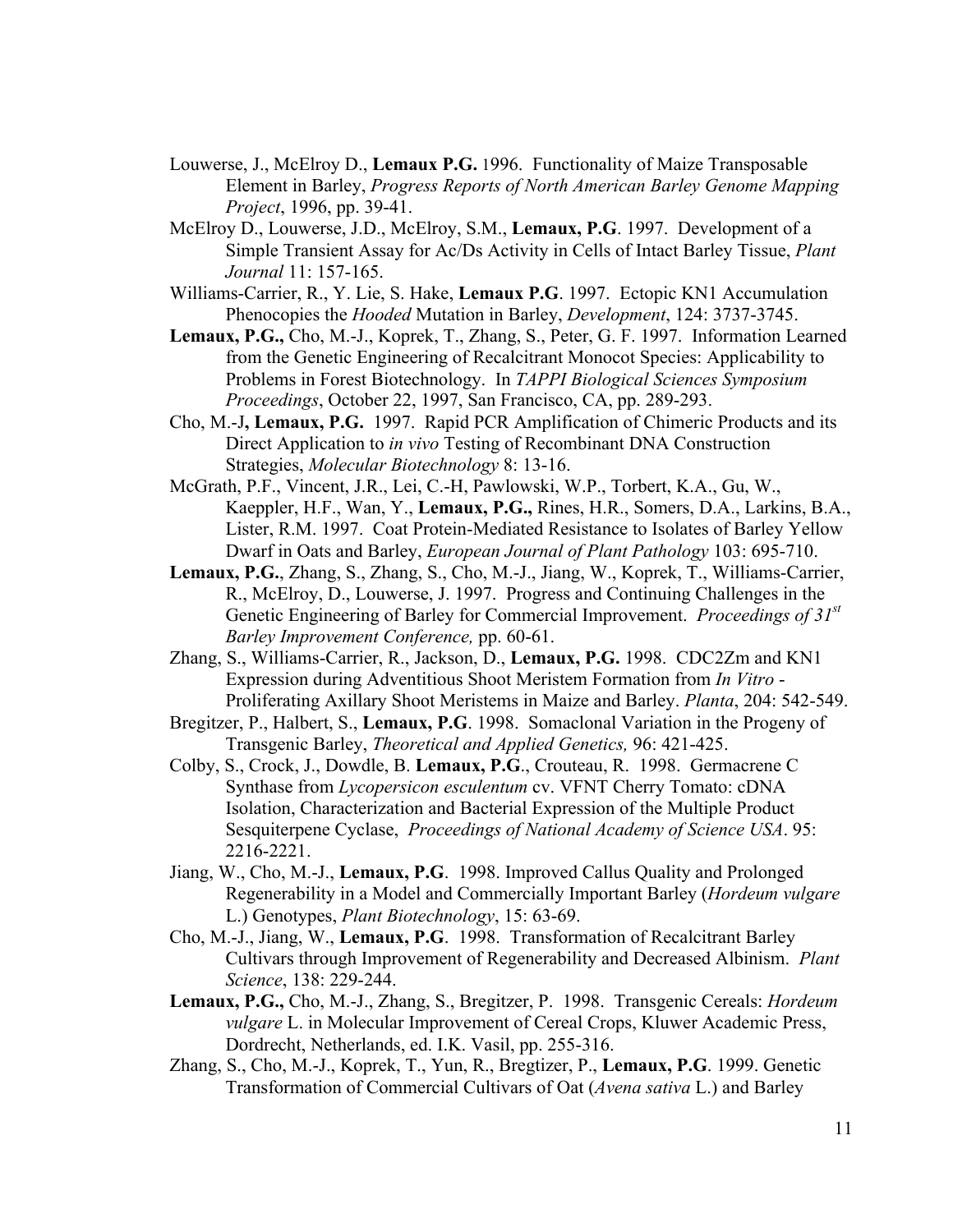(*Hordeum vulgare* L.) Using *In Vitro* Shoot Meristematic Cultures Derived from Germinated Seedlings. *Plant Cell Reports* 18: 959-966.

- Cho, M.-J, Choi, H.W., Buchanan, B.B., **Lemaux, P.G.** 1999. Inheritance of Tissue-Specific Expression of *uid*A in Transgenic Barley Plants. *Theoretical and Applied Genetics* 98: 1253-1262.
- Koprek, T., McElroy, D., Louwerse, J., Carrier, R., **Lemaux, P.G**. 1999. Negative Selection Systems for Transgenic Barley (*Hordeum vulgare* L.): comparison of Bacterial *cod*A- and Cytochrome P450 Gene-mediated Selection, *Plant Journal*, 19: 1-8.
- Cho, M.-J., Buchanan, B.B., **Lemaux, P.G**. 1999. Development of Transformation System for Monocotyledonous Crop Species and Production of Foreign Proteins in Transgenic Barley and Wheat Seeds. In: *Application of Transformation Technology in Plant Breeding.* Special Seminar for 30th Anniversary Korean Breeding Soc., Suwon, Korea, November 19, 1999, pp. 39-53.
- Cho, M.-J., Choi, H.W., **Lemaux, P.G.** 1999. Stable Inheritance of Seed-specific Expression of Transgenes and Increased Cytological Variation in Transgenic Plants. In: *Application of Transformation Technology in Plant Breeding*. Special Seminar for 30th Anniversary Korean Breeding Soc., Suwon, Korea, November 19, 1999, pp. 55-63.
- Zhang, S., Cho, M.-J., Bregitzer, P., **Lemaux, P.G**. 1999. Comparative Analysis of Genomic DNA Methylation Status and Field Performance of Plants Derived from Embryogenic Calli and Shoot Meristematic Cultures. *In Plant Biotechnology and In Vitro Biology in the 21st Century*. Altman, A., Ziv, M., Izhar, S. (eds.). Kluwer Academic Pub., pp. 263-267.
- Cho, M.-J., Wong, J.H., Marx, C., Jiang, W., **Lemaux, P.G.,** Buchanan, B. 1999. Overexpression of Thioredoxin *h* Leads to Enhanced Activity of Starch Debranching Enzyme (Pullulanase) in Barley Grain. *Proceedings of National Academy of Science USA* 96:14641-14646.
- Koprek, T., Cho, M.-J., Choi, H.W., Kim, H.K., Zhang, S., Bregitzer, P., **Lemaux, P.G.** 1999. Clearing the Hurdles of Small Grain Transformation: A Molecular and Cytological Approach. *Proceedings of Australian Cereal Chemistry and Australian Barley Technnological Congress*, 2.3.1-2.3.8.
- Marx, C., **Lemaux, P.G.,** Buchanan, B.B. 1999. The Wheat Grain: New Research Developments and Approaches to Improvement. I*n: Seed Technolog*y. Eds. M. Black and D. Bewley,. Sheffield Academic Press, UK., pp. 161-181..
- Cho, M.-J., Jiang, W., **Lemaux, P.G**. 1999. High-frequency Transformation of Oat via Microprojectile Bombardment of Seed-derived Highly Regenerative Cultures. *Plant Science* 148: 9-17.
- Choi, H.W., **Lemaux, P.G.,** Cho, M.-J. 2000. Increased Chromosomal Variation in Transgenic Versus Nontransgenic Barley (*Hordeum vulgare* L.) Plants. *Crop Science* 40: 524-533.
- Koprek, T.K., McElroy, D., Louwerse, J., Williams-Carrier, R., **Lemaux, P.G**. 2000. An Efficient Method for Dispersing *Ds* Elements in the Barley Genome as a Tool for Determining Gene Function. *Plant Journal* 24:253-263.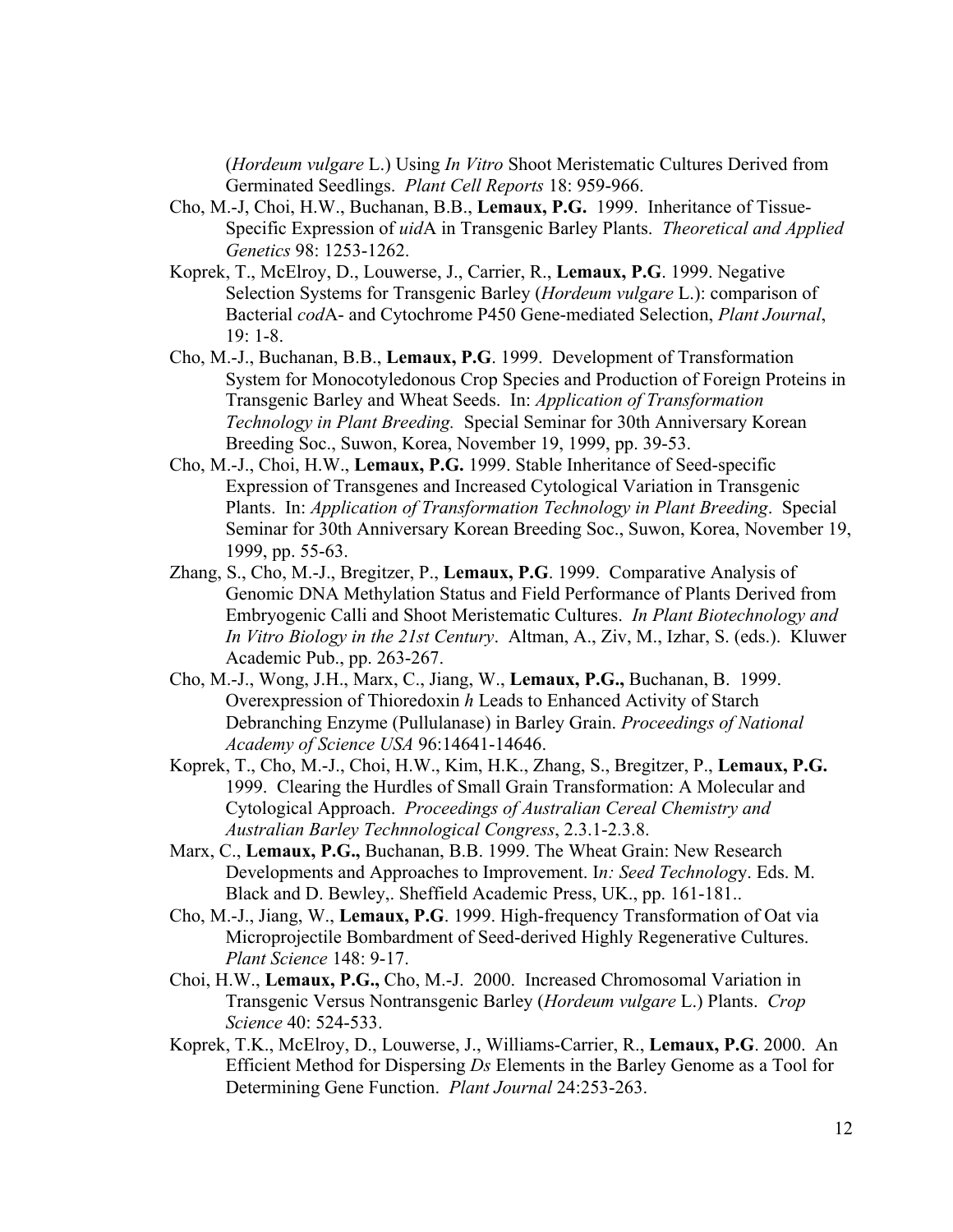- Ha, C.D., **Lemaux, P.G.**, Cho, M.-J. 2000. Stable Transformation of a Recalcitrant Kentucky Bluegrass (*Poa pratensis* L.) Cultivar Using Highly Regenerative Tissues. *In Vitro Cellular and Developmental Biology* 37: 6-11.
- Cho, M.-J., Choi, H.W., **Lemaux, P.G.** 2000. Transgenic Orchardgrass (*Dactylis glomerata* L.) Plants Produced from Highly Regenerative Tissues Derived from Mature Seeds. *Plant Cell Reports* 20: 318-324
- Cho, M.-J., Ha, C.D., **Lemaux, P.G.** 2000. Production of Transgenic Tall Fescue and Red Fescue Plants by Particle Bombardment of Mature Seed-Derived Highly Regenerative Tissues. *Plant Cell Reports* 19: 1084-1089.
- Bregitzer, P., Campbell, R.D., Dahleen, L.S., **Lemaux P.G.,** Cho, M.-J. 2000. Development of Transformation Systems for Elite Barley cultivars. *Barley Genetics Newsletter* 30: 10-12
- Koprek, T., Rangel, S., McElroy, D., Louwerse, J.D., Williams-Carrier, R.E., **Lemaux, P.G.** 2001. Transposon-mediated Single-copy Gene Delivery Leads to Increased Transgene Expression Stability in Barley. *Plant Physiology* 125: 1354–1362.
- Choi, H.W., **Lemaux, P.G**., Cho, M.-J. 2001. High Frequency of Cytogenetic Aberration in Transgenic Oat (*Avena sativa* L.) plants. *Plant Science* (Shannon) 156(1):85-94.
- Choi, H.W., **Lemaux, P.G**., Cho, M.-J. 2001. Selection and Osmotic Treatment Exacerbate Chromosomal Aberration in Callus and Plants of Barley (*Hordeum vulgare* L.). *Journal of Plant Physiology*. 158: 935-943.
- Cho M.-J., Le, V.K., Okamoto, D., Kim, Y.B., Choi, H.W., **Lemaux P.G.** 2001. Generation of Transgenic Plants of Creeping Bentgrass (*Agrostis palustris* Huds.) Plants from Mature Seed-derived Highly Regenerative Tissues. Mujib A (ed) *In Vitro Applications in Crop Improvement - Recent Progress. IBH* - Oxford, India.
- Cho, M.-J., Choi, H.W., Bregitzer, P., Zhang, S., **Lemaux, P.G.** 2002. Transgenic Barley (*Hordeum vulgare* L.) and Chromosomal Variation. eds. Jackson, J.F., Linskens, H.F*. Molecular Methods of Plant Analysis. Testing for genetic manipulation in plants.* 22: 169-188.
- Bregitzer, P., Zhang, S., Cho, M.-J., **Lemaux, P.G.** 2002. Reducing Somaclonal Variation in Barley Associated with Culturing Highly Differentiated, Meristematic Tissues. *Crop Science* 42: 1303-1308.
- Wong, J.H., Kim, Y.B., Ren, P.H., Cai, N., Cho, M.-J., Hedden, P., **Lemaux, P.G**., Buchanan B.B. 2002. Transgenic Barley Grain Overexpressing Thioredoxin Shows Evidence that the Starchy Endosperm Communicates with the Embryo and the Aleurone. *Proceedings of National Academy of Science USA* 99: 16325-16330.
- Cho, M.-J., Choi, H.-W., Jiang, W., Ha, C.D., **Lemaux, P.G.** 2002. Endosperm-specific Expression of Green Fluorescent Protein Driven by the Hordein Promoter is Stably Inherited in Transgenic Barley (*Hordeum vulgare*) plants. *Physiologia Plantarum* 115: 144-154.
- Zhang, S., Wong, L., Meng, L., **Lemaux, P.G.** 2002. Similarity of Expression Patterns of Knotted1 and ZmLEC1 during Somatic and Zygotic Embryogenesis in Maize (*Zea mays* L.). *Planta* 215: 191-194.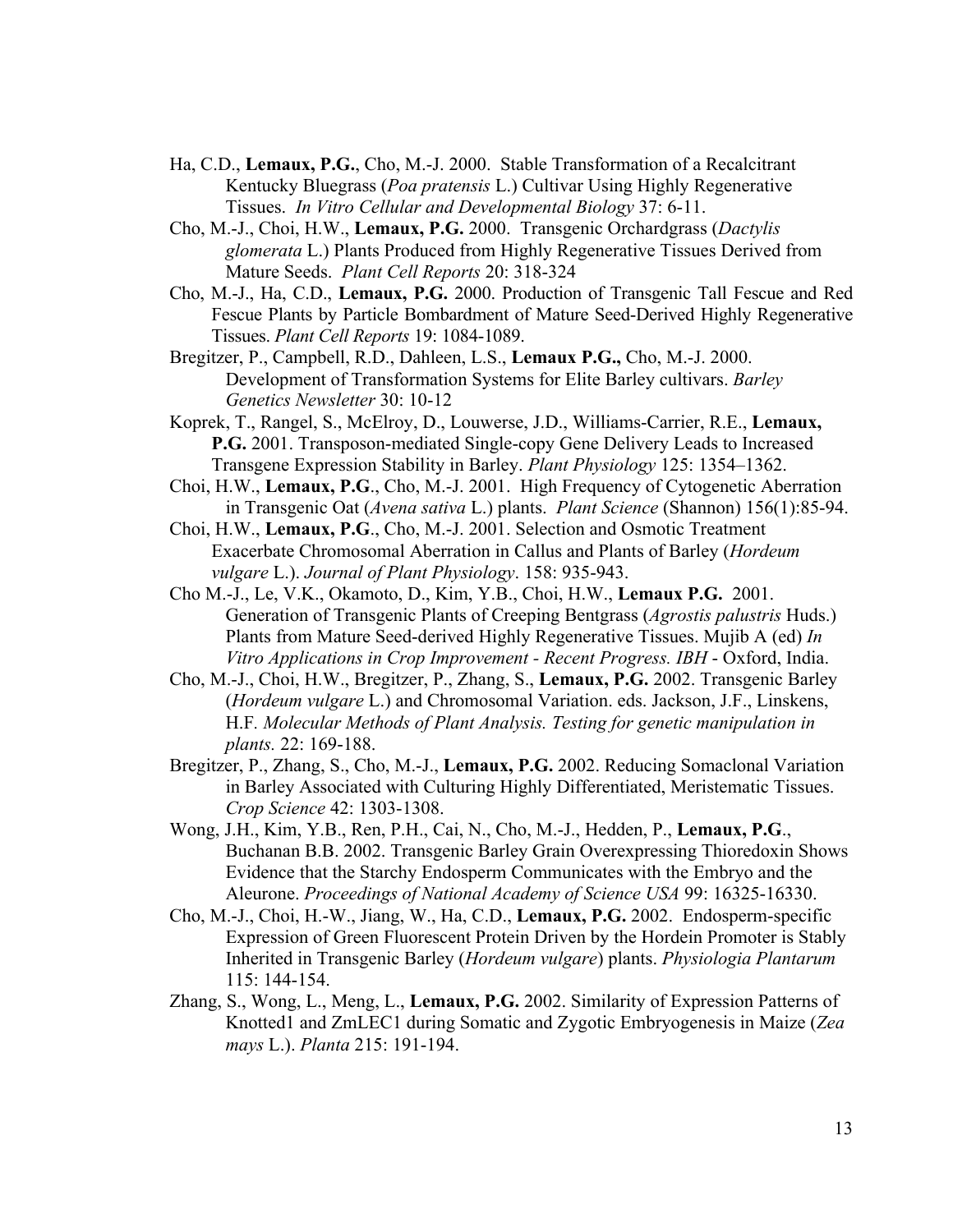- Choi, H.W., **Lemaux, P.G.**, Cho, M.-J. 2002. Use of Fluorescence *In Situ* Hybridization Technique for Mapping of Transgenes and Screening of Homozygous Lines in Transgenic Barley Plants. *Theoretical and Applied Genetics* 106:92-100*.*
- Zhang, S., Williams-Carrier, R., **Lemaux, P.G.** 2002. Transformation of Recalcitrant Maize Elite Inbreds Using *In Vitro* Shoot Meristematic Cultures Induced from Germinated Seedlings. *Plant Cell Reports* 21:263-270*.*
- Cho, M.-J., Choi, H.W., Okamoto, D., Zhang, S., **Lemaux, P.G.** 2002. Expression of Green Fluorescent Protein and its Inheritance in Transgenic Oat Plants Generated from Shoot Meristematic Cultures. *Plant Cell Reports* 21: 467-474*.*
- Meng, L., **Lemaux, P.G.** 2003. A Simple and Rapid Method for Nuclear Run-on Transcription Assays in Plants. *Plant Molecular Biology Reporter* 21: 65-71.
- Meng, L., Zhang, S., Bregitzer, P., **Lemaux, P.G.** 2003. Methylation of 5' Untranslated Exon and Intron in *Ubi1* Promoter Complex Is Correlated with Transcriptional Transgene Silencing in Barley. *Plant Molecular Biology* 53: 327-340*.*
- Choi, H.W., **Lemaux, P.G.**, Cho, M.-J. 2003 Long-term Stability of Transgene Expression Driven by Barley Endosperm-specific Hordein Promoters in Transgenic Barley. *Plant Cell Reports* 21: 1108-1120.
- Zhang, S., **Lemaux, P.G.** 2004. Molecular Analysis of *In Vitro* Organogenesis. *Critical Reviews of Plant Science* 23: 325-335.
- Zhang, S., **Lemaux, P.G.** 2004. Molecular Aspects of *In Vitro* Shoot Organogenesis. *Plant Development and Biotechnology*, eds. R.N. Trigiano, D.J. Gray, CRC Press. ISBN 0849316146.
- Cooper, L.D., Marquez-Cedillo, L., Singh, J., Sturbaum, A.K., Zhang, S., Edwards, V., Johnson, K., Kleinhofs, A., Rangel, S., Carollo, V., Bregitzer, P., **Lemaux, P.G**., Hayes, P.M. 2004. Mapping *Ds* Insertions in Barley Using a Sequence-based Approach. *Molecular Genetics and Genomics* 272: 181-193.
- Singh, J., Zhang, S., **Lemaux, P.G**., Bregitzer, P., Sturbaum, A., Edwards, V., Hayes, P.M., Cooper, L.D., Marquez-Cedillo, L., Carollo V. 2005. Maize Transposable Elements and Barley: A New Population for Genetic Research. *Barley Genetics Newsletter* 35: 1-2.
- Gaj, M.D., Zhang, S., Harada, J.J., **Lemaux P.G.** 2005. Leafy Cotyledon Genes Are Essential for Induction of Somatic Embryogenesis of *Arabidopsis. Planta* 222: - 977-988.
- Zhang, S., Chen, C., Li, L., Meng, L., Singh, J, Jiang, N., Deng, X-W., He Z-H, **Lemaux P.G**. 2005. Evolutionary Expansion, Gene Structure, and Expression of the Rice Wall-Associated Kinase Gene Family. *Plant Physiology* 139: 1107-1124.
- Meng, L., Ziv, M., **Lemaux, P.G**. 2006. Nature of Stress and Transgene Locus Influences Transgene Expression Stability in Barley. *Plant Molecular Biology* 62: 15-28.
- Singh, J., Zhang, S., Chen, C., Cooper, L., Bregitzer, P., Sturbaum, A., Hayes, P.M., **Lemaux, P.G.** 2006. High-frequency *Ds* Remobilization Over Multiple Generations in Barley Facilitates Gene Tagging in Large Genome Cereals. *Plant Molecular Biology* 62: 937-950.
- Buchanan, B.B., Wong, J.H., Cho, M.-J., Kim, Y.-B., Hung, H.R., Kim, H.-K., Morigasaki, S., **Lemaux, P.G.**, Moss, R.B., Teuber, S.S., Frick, O.L. 2006. Gluten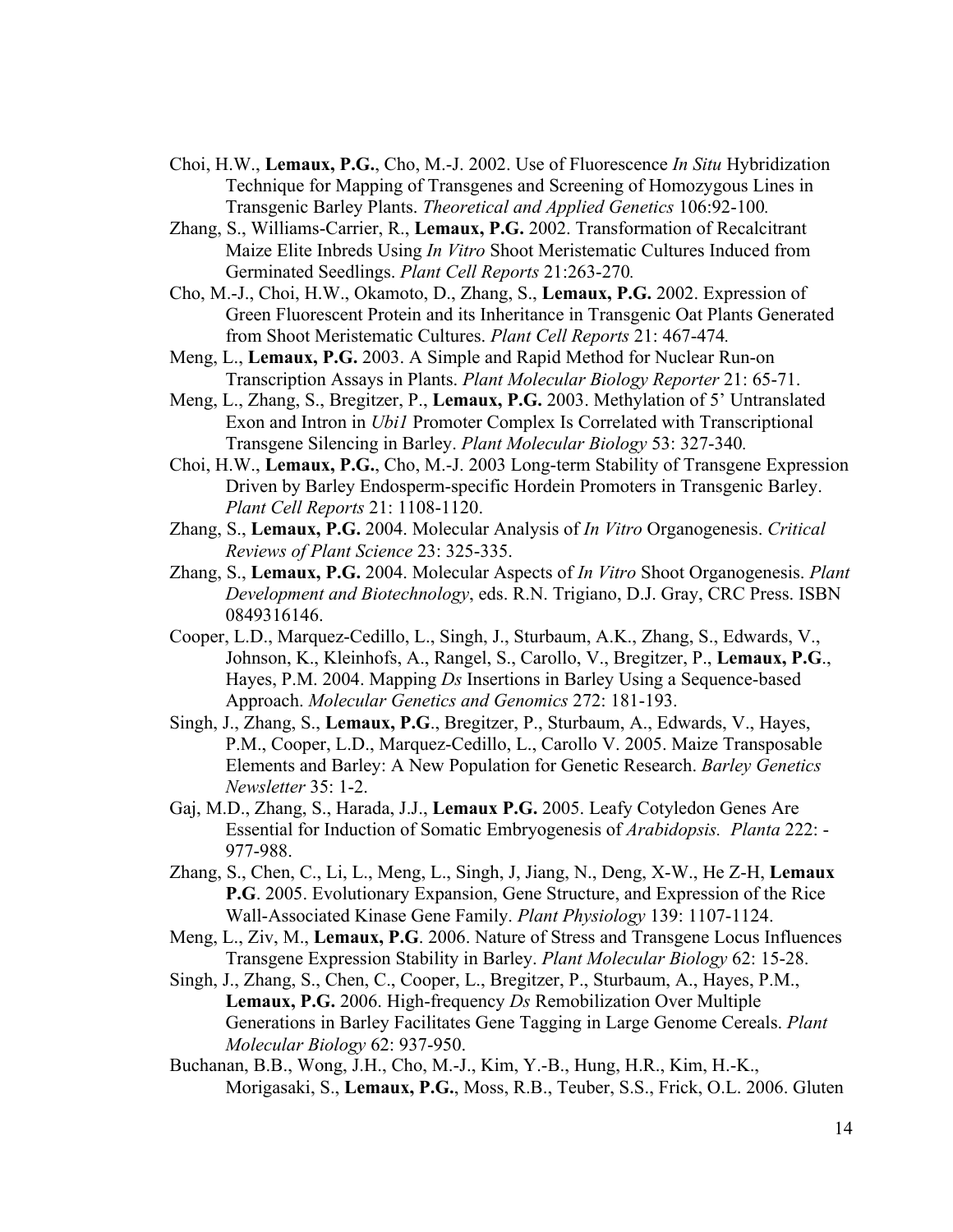Proteins 2006. In: Lookhard GL, Nr PKW (eds) The Dog as a Model for Assessing Food Allergens in Wheat. AACC Intl., St. Paul MN, pp. 338-342.

- Bregitzer, P., Cooper, L.D., Hayes, P.M., **Lemaux, P.G**., Singh, J., Sturbaum, A.K. 2007. Viability and *bar* Expression Are Negatively Correlated in Oregon Wolfe Barley Dominant Hybrids. 2007. *Biotechnology Journal*, 5: 381-388.
- Zhang, S., Gu, Y.Q., Singh, J., Coleman-Derr, D., Brar, D.S., **Lemaux, P.G**. 2007. New Insights into *Oryza* Genome Evolution: High Gene Colinearity and Differential Retrotransposon Amplification. *Plant Molecular Biology,* 64: 589-600.
- Gurel, E., Gurel, S., **Lemaux, P.G.** 2008. Biotechnology Applications for Sugar Beet. Ed. D. Gray. *Critical Reviews in Plant Sciences* 27 (2): 108-140 DOI: 10.1080/073526808022020.
- **Lemaux P.G.** 2008. "Genetically Engineered Plants and Foods: A Scientist's Analysis of the Issues (Part I). *Annual Review of Plant Biology* 59: 771-812.
- Wong J.H., Lau T., Cai N., Singh J., Pedersen J.F., Vensel, W.H., Hurkman, W.J., Wilson, J.D., **Lemaux, P.G.**, Buchanan, B.B. 2008. Digestibility of Protein and Starch from Sorghum (*Sorghum bicolor*) Is Linked to Biochemical and Structural Features of Grain Endosperm. *Journal of Cereal Science* 49(1): 73-82. (http://dx.doi.org/10.1016/j.jcs.2008.07.013 )
- Ganeshan S, Chibbar, R.M., Dahleen LS, Tranberg J, **Lemaux PG**. 2008. Barley. Eds. Kole, C. and Hall, T. C. in *Compendium of Transgenic Crop Plants: Transgenic Cereals and Forage Grasses*, Blackwell Publishing, Oxford, UK, ISBN: 9781405181099 pp. 101-138.
- Gurel, S., Gurel, E., Kaur, R., Wong, J., Meng, L., Tan, H-Q., **Lemaux, P.G**. 2009. Efficient, Reproducible *Agrobacterium-*mediated Transformation of Sorghum Using Heat Treatment of Immature Embryos. *Plant Cell Reports*  28: 429-444 (DOI 10.1007/s0029-008-0655-1).
- Li, Y., Ren, J., Cho, M-J., Zhou, S., Kim, Y.B., Guo, H., Wong, J.H., Niu, H., Kim, H-K., Morigasaki, S., Lemaux, P.G., Frick, O.L., Yin, J., Buchanan<sup>,</sup> B.B. 2009. The Level of Expression of Thioredoxin is Linked to Fundamental Properties and Applications of Wheat Seeds. *Molecular Plant* 2: 430-441 *doi:10.1093/mp/ssp025*.
- **Lemaux P.G.** 2009. "Genetically Engineered Plants and Foods: A Scientist's Analysis of the Issues (Part II). *Annual Review of Plant Biology* 60: 511-559.
- Randhawa, H.S., Singh, J., **Lemaux, P.G.,** Gill, K.S. 2009. Mapping Barley *Ds* Insertions Using Wheat Deletion Lines Reveals High Insertion Frequencies in Gene-rich Regions with High to Moderate Recombination Rates. *Genome*, 52: 566-575.
- Choi, H-W., Yu, X-H., **Lemaux, P.G.**, Cho, M-J. 2009. Stability and Inheritance of Endosperm-specific Expression of Two Transgenes in Progeny from Crossing Independently Transformed Barley Plants. *Plant Cell Reports* 28: 1265-1272 DOI: 10.1007/s00299-009-0726-y.
- Meng, L., Wong, J.H., Feldman, L., **Lemaux, P.G**., Buchanan, B.B. 2010. A Membraneassociated Thioredoxin Required for Plant Growth Moves from Cell to Cell, Suggestive of a Role in Intercellular Communication. *Proceedings National Academy of Science USA.*, 107: 3900-3905.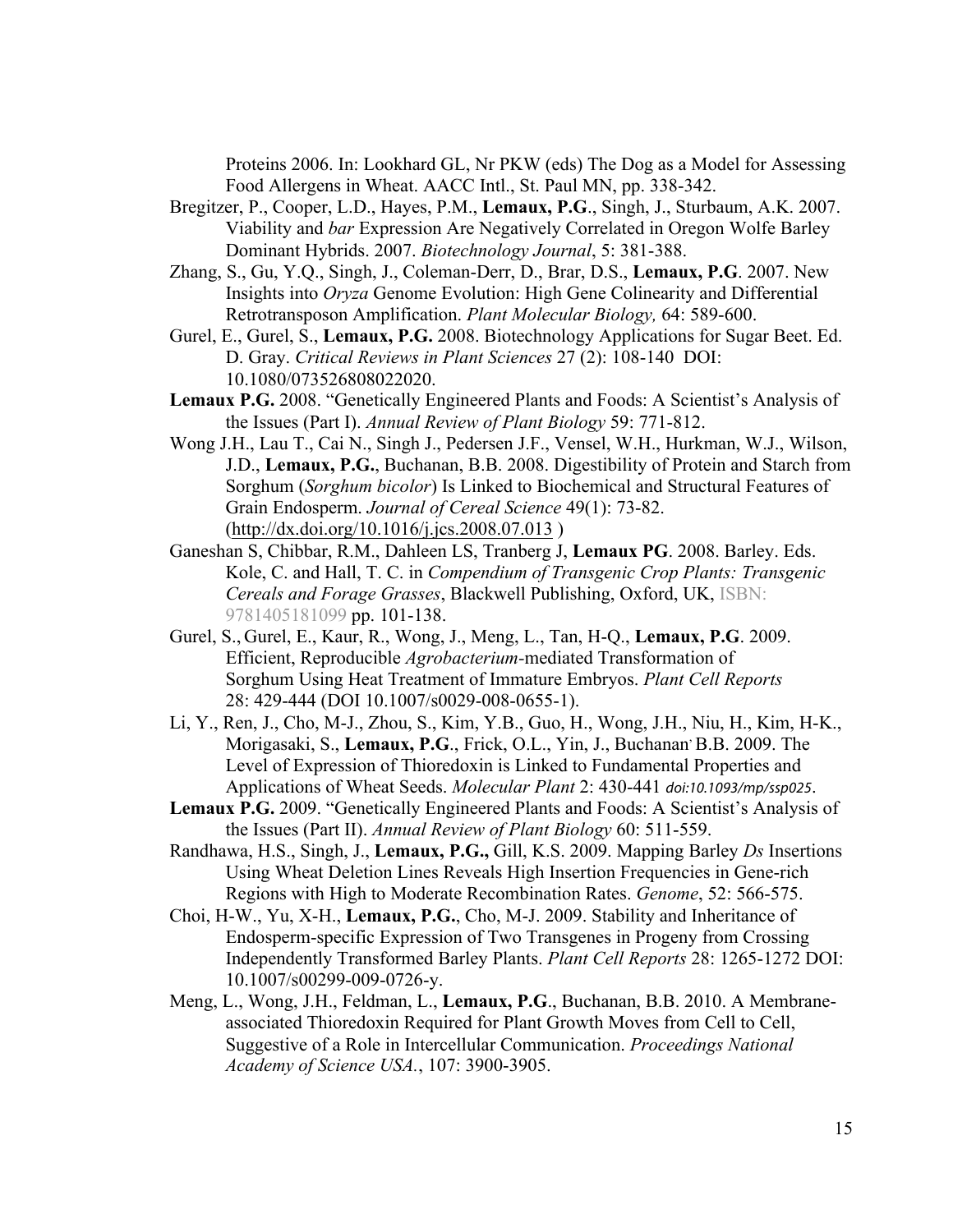- Meng, L., Zhang, S., **Lemaux, P.G.** 2010. Toward Molecular Understanding of *In Vitro*  and *In Planta* Shoot Organogenesis. *Critical Reviews of Plant Sciences* 29: 108- 122.
- Meng, L., Zhang, S., **Lemaux, P.G**. 2010. Developing a Molecular Understanding of *In Vitro* and *In Planta* Shoot Organogenesis. In: Plant Tissue Culture, Development and Biotechnology. Trigiano, R. N., Gray, D. (eds.), CRC Press, pp. 259-278.
- Wong, J.J., Marx, D. B., Wilson, J.D., Buchanan, B.B., **Lemaux, P.G**., Pedersen, J.F. 2010. Principal Component Analysis and Biochemical Characterization of Protein and Starch Reveal Primary Targets for Improving Sorghum Grain. *Crop Science,*  50: 1480-1489.
- Ren J-P., Li, Y., Wong J.H., Meng L., Cho M-J., Buchanan B.B., Yin J,**Lemaux P.G.**  2011. Modifying Thioredoxin Expression in Cereals Leads to Improved Pre-Harvest Sprouting Resistance and Changes in Other Grain Properties. *Seed Science Research* 22: S30-S35.
- Gurel S., Gurel E., Miller T.I., Lemaux P.G. 2012. Agrobacterium-Mediated Transformation of *Sorghum bicolor* Using Immature Embryos. In: Transgenic Plants: Methods and Protocols. Methods in Molecular Biology. Dunwell J.J., Wetten A.C. 847: 109-122.
- Wong, J.H., Pedersen, J.F., Buchanan, B.B., Lemaux, P.G. 2012. Western Blot Analysis Uncovers Clues to Prolamin Digestibility in Raw and Cooked of Meal from Sorghum and Corn. *European Journal of Plant Science and Biotechnology* 6 (Special Issue 1): 56-65 (Print ISSN 1752-3842) http://www.globalsciencebooks.info/JournalsSup/12EJPSB\_6\_SI1.html
- Coulman, B., Heaton, E., Lefsrud, M., f, D., Neale, D., **Lemaux, P.G.,** Singh,J., Smith, D.L., Whalen, J. 2013. Lignocellulosic Biofuel Feedstocks. *Biofuels, Bioproducts & Biorefining* 7: 582–601.
- Brown, R.H., Dahleen, L.S., **Lemaux, P.G**., Bregitzer, P. 2014. Registration of the Barley Transposon-Tagged Population I: Seventy Lines - Each with a Single, Unique Site of *Ds* Insertion. *J Plant Registrations* 8: 226-230.
- Brown, R.H., Singh, J., Singh, S., Dahleen, L.S., **Lemaux, P.G**., Stein, N., Mascher, M., Bregitzer, P. 2014. Behavior of a modified *Dissociation* element in barley: A novel tool for genetic studies and for breeding transgenic barley. *Molecular Breeding* 35 (3): 85 DOI 10.1007/s11032-015-0193-9.
- Muñoz-Amatriaín, M., Lonardi, S., Luo, MC., Madishetty, K., Svensson, J.T., Moscou, M.J., Wanamaker, S., Jiang, T., Kleinhofs, A., Muehlbauer, G.J., Wise, R.P., Stein, N., Ma, Y., Rodriguez, E., Kudrna, D., Bhat, P.R., Chao, S., Condamine, P., Heinen, S., Resnik, J., Wing, R., Witt, H., Alpert, M., Beccuti, M., Bozdag, S., Cordero, F., Mirebrahim, H., Ounit, R.,Wu, Y., You, F., Zheng, J., Šimková, H., Doležel, J., Grimwood, J., Schmutz, J., Duma, D., Altschmied L., Blake, T., Bregitzer, P., Cooper, L., Dilbirligi, M., Falk, A., Feiz, L., Graner, A., Gustafson, P., Hayes, P.M., **Lemaux, P.G.,** Mammadov, J., Close, T.J. 2015. Sequencing of 15,622 gene-bearing BACs clarifies the gene-dense regions of the barley genome. *The Plant Journal* 84: 216-227.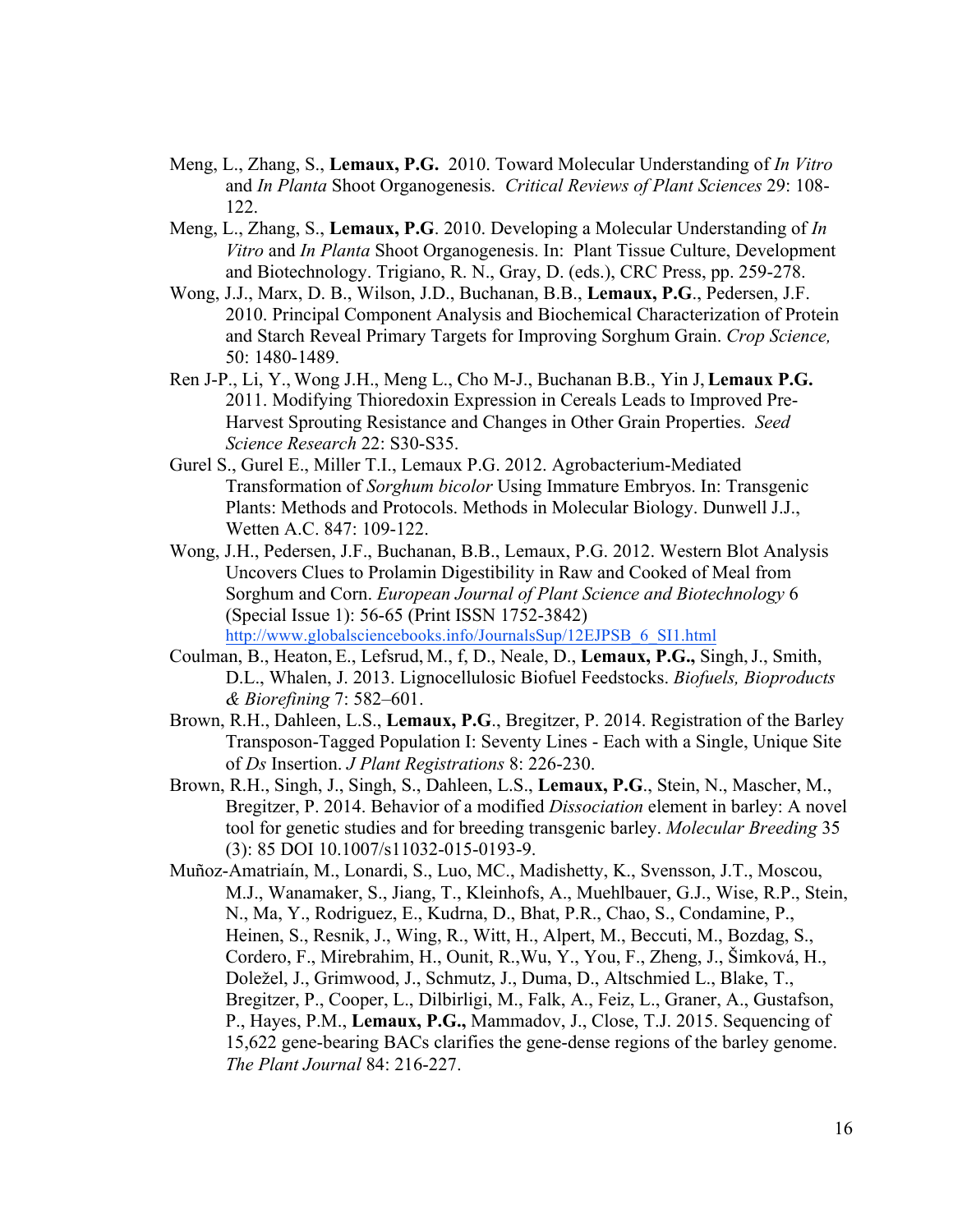- Altpeter, F., Springer, N.M., Bartley, L.E., Blechl, A.E., Brutnell, T.P., Citovsky, V., Conrad, L.J., Gelvin, S.B., Jackson, D.P., Kausch, A.P., **Lemaux, P.G**., Medford, J.I., Orozco-Cárdenas, M.L., Tricoli, D.M., Van Eck, J., Voytas, D.F., Walbot, V., Wang, K., Zhang, Z.J., Stewart, C.N. Jr. 2016. Advancing Crop Transformation in the Era of Genome Editing. *The Plant Cell.* June 22, 2016. doi:10.1105/tpc.16.00196.
- Kirst, H., Gabilly, S.T., Niyogi, K.K., **Lemaux, P.G**., Melis, A. 2017. Increasing crop plant canopy productivity upon decreasing the light-harvesting antenna size of photosynthesis. *Planta* 245:1009-1020; DOI **:** 10.1007/s00425-017-2659-y.
- Kleist, T.J., Cartwright, H.N., Perera, A.M., Christianson, M.L., **Lemaux, P.G.,** Luan, S. 2017. Genetically Encoded Calcium Indicators for Fluorescence Imaging in the Moss Physcomitrella: GCaMP3 Provides a Bright New Look.. *Plant Biotechnology Journal* July 20, 2017 doi: 10.1111/pbi.12769.
- Singh, S., Tripathi, R.K., **Lemax, P.G.**, Buchanan, B.B., Singh J. 2017. Redox-dependent interaction between thaumatin-like protein and β-glucan that influences the malting quality of barley. *Proceedings National Academy of Science* 114 (29) 7725-7730.

**Abstracts (**since 1998**)**

- Koprek, T., McElroy, D., Williams-Carrier, R., Louwerse, J., **Lemaux, P.G.** 1998. Use of the maize transposable element *Ac/Ds* in Barley (*Hordeum vulgare* L.) Impact of Molecular Biology on Crop Production, Minneapolis MN August 1998.
- Cho, M.-J., Ha, C.D., Buchanan, B.B., and **Lemaux, P.G.** 1998. Subcellular targeting of barley hordein promoter-*uid*A fusions in transgenic barley seed. In 1998 Meeting of the Society for In Vitro Biology Las Vegas, Nevada, USA (Las Vegas, Nevada: In Vitro Cellular & Developmental Biology Animal), pp. 48A.
- **Lemaux, P.G.,** Cho, M.-J., Zhang, S., Bregitzer, P. 1999. Transgenic small grain cereals: From laboratory to field to marketplace. *In Vitro* Cellular & Developmental Biology 35 (3 Part 2):18.A.
- Kim, H.-K., **Lemaux, P.G.,** Buchanan, B.B., Cho, M.-J. 1999. Reduction of genotype limitation in wheat (*Triticum aestivum* L.) transformation. *In Vitro* Cellular & Developmental Biology 35 (3 Part 2):43.A.
- Cho, M.-J., Ha, C.D., **Lemaux, P.G.** 1999. Production of transgenic tall fescue and red fescue plants by particle bombardment of highly regenerative tissues. In Vitro Cellular & Developmental Biology 35 (3 Part 2): 60.A.
- Cho, M.-J., **Lemaux, P.G.** 1999. Transgenic orchardgrass (*Dactylis glomerata* L.) plants produced from highly regenerative tissues. *In Vitro* Cellular & Developmental Biology 35 (3 Part 2): 60.A.
- Cho, M.-J., Choi, H.W., Jiang, W., Ha, C.D., **Lemaux, P.G.** 1999. Expression and inheritance of green fluorescence protein (*gfp*) in transgenic barley plants. *In Vitro* Cellular & Developmental Biology 35 (3 Part 2):59.A.
- Koprek, T., McElroy, D., Williams-Carrier, R., Louwerse, J., **Lemaux, P.G.** 1999. Use of the maize transposable element  $Ac/Ds$  in barley (*Hordeum vulgare* L.). 16<sup>th</sup> American Barley Researchers Workshop, p. 48.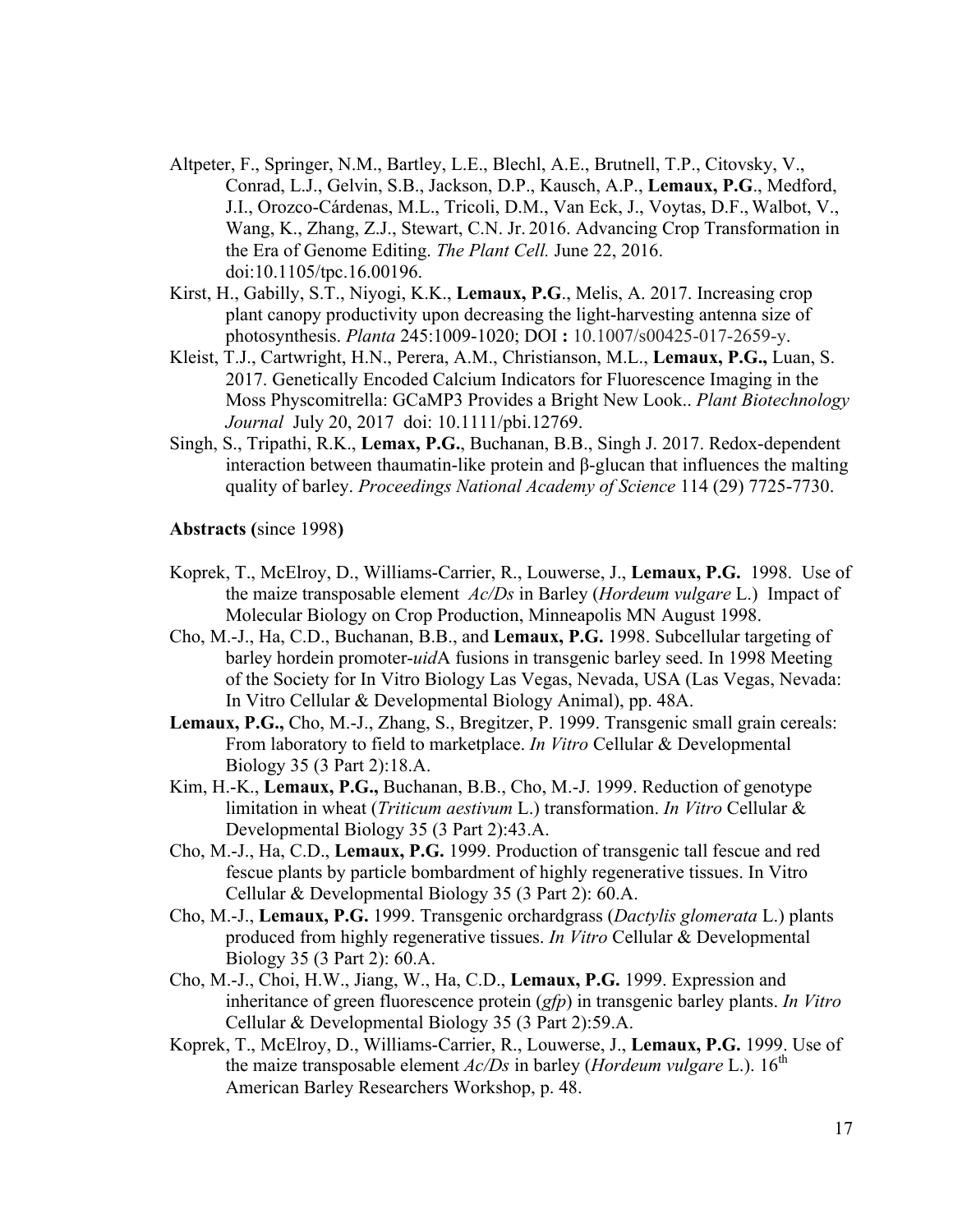- Cho, M.-J., Buchanan, B.B., **Lemaux, P.G.** 1999. Development of transformation systems for monocotyledonous crop species and production of foreign proteins in transgenic barley and wheat seeds. In: *Application of Transformation Technology in Plant Breeding.* Special Seminar for 30th Anniversary Korean Breeding Soc., Suwon, Korea, November 19, 1999, pp. 39-53.
- Cho, M.-J., Choi, H.W., **Lemaux, P.G.** 1999. Stable inheritance of seed-specific expression of transgenes and increased cytological variation in transgenic plants. In: *Application of Transformation Technology in Plant Breeding*. Special Seminar for 30th Anniversary Korean Breeding Soc., Suwon, Korea, November 19, 1999, pp. 55-63.
- Zhang, S., Cho, M.-J., Bregitzer, P., **Lemaux, P.G.** 1999. Comparative analysis of genomic DNA methylation status and field performance of plants derived from embryogenic calli and shoot meristematic cultures. *In Plant Biotechnology and In Vitro Biology in the 21st Century*. Altman, A., Ziv, M., Izhar, S. (eds.). Kluwer Academic Pub., pp. 263-267.
- Bregitzer P., Campbell, R.D., Dahleen, L.S., **Lemaux, P.G.,** Cho M.-J. 2000. Development of transformation systems for elite barley cultivars. *Barley Genet. Newsl.* 30: 10-12
- Cho, M.-J., Kim, H.-K., Choi, H.W., Buchanan, B.B., **Lemaux, P.G.** 2000. Endospermspecific GFP expression driven by barley D-hordein promoter and its inheritance in transgenic barley and wheat plants. *In Vitro* Cellular & Developmental Biology 36 (3 Part 2):63.A.
- Choi, H.W., **Lemaux, P.G.**, Cho, M.-J. 2000. Factors affecting increased chromosomal aberrations in callus cultures and plants of barley (*Hordeum vulgare* L.) during transformation process. *In Vitro* Cellular & Developmental Biology 36 (3 Part 2):62.A.
- Ha, C.D., **Lemaux, P.G**., Cho, M.-J. 2000. Transgenic plants of Kentucky bluegrass (*Poa pratensis* L.) generated from mature seed-derived highly regenerative tissues. *In Vitro* Cellular & Developmental Biology 36 (3 Part 2):64.A.
- **Lemaux, P.G.** 2000 Transposable Elements as Efficient Vehicles for Tagging and Gene Delivery in Barley, Second Annual Retreat, PMB/NADI Strategic Alliance, September 29, 2000, p. 33.
- Choi, H.W., **Lemaux, P.G.,** Cho, M.-J. 2000. Use of fluorescence *in situ* hybridization for mapping of transgenes and screening of homozygous plants in transgenic barley (*Hordeum vulgare* L.). *In Vitro* Cellular & Developmental Biology Animal March, 2000. 36 (3 Part 2): 42.A.
- Cho, M.-J., Le, K.V., Okamoto, D., **Lemaux, P.G.** 2000. Generation of transgenic creeping bentgrass (*Agrostis palustris Huds.)* plants from mature seed-derived highly regenerative tissues. *In Vitro* Cellular & Developmental Biology 36 (3 Part 2):64.A.
- **Lemaux, P.G.** 2001. Genetically Modified Foods: Science Controversy for All. AAAS Annual Meeting and Science Innovation Exposition, February 15-20, 2001, S18.
- Koprek, T., McElroy, D., Lowerse, J., Williams-Carrier, R., Rangel, S., **Lemaux, P.G.** 2001 Transposable Elements as Efficient Vehicles for Tagging and Gene Delivery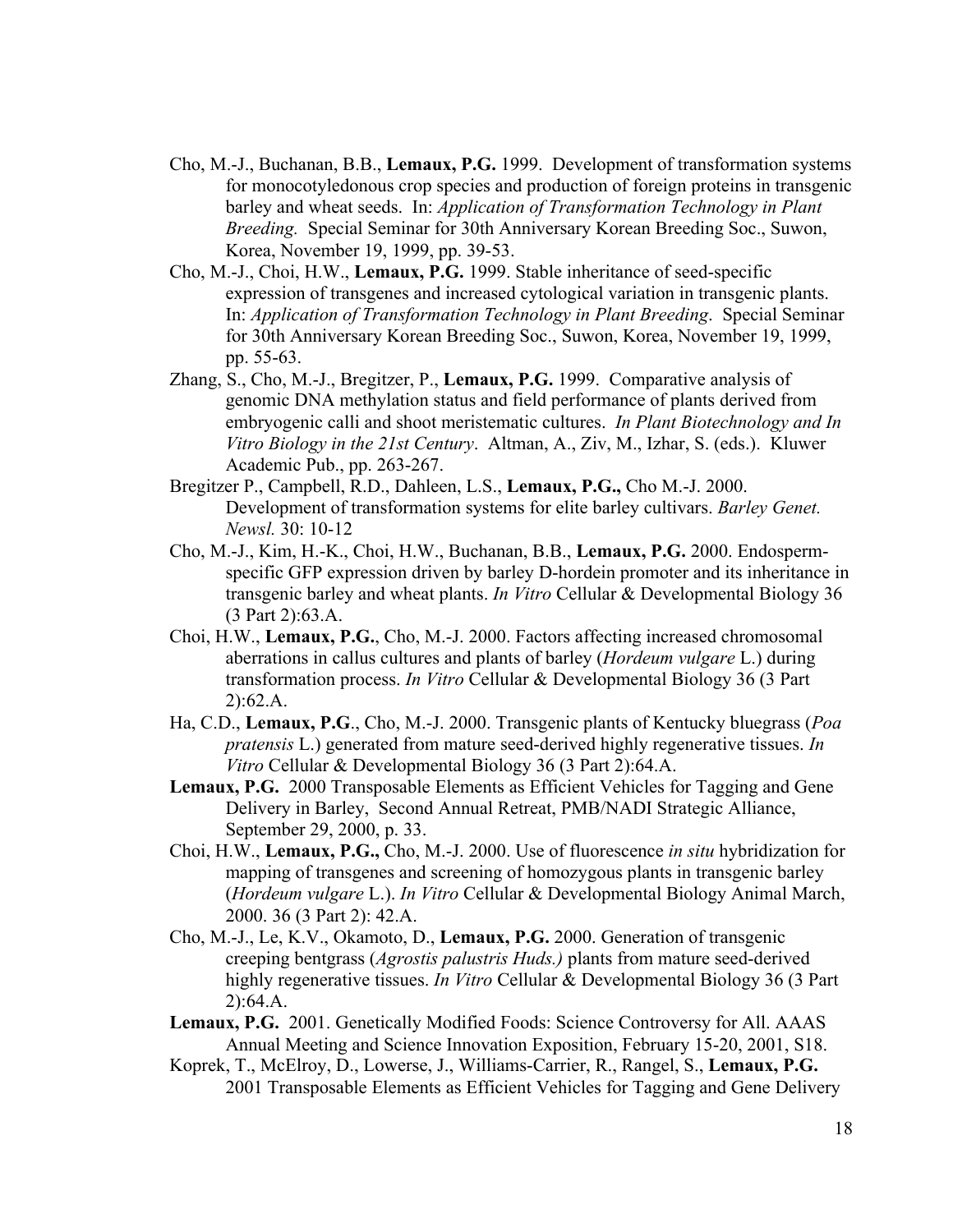in Barley. Plant and Animal Genome Meeting San Diego CA USA January 16, 2001

- Wong, J., Ren, P.H., Cai, N., Kim, H.K., Cho, M.-J., **Lemaux, P.G.,** Buchanan, B.B. 2001. Thioredoxin-linked proteins in transgenic cereals over-expressing thioredoxin *h*. ASPP Plant Biology 2001, Providence, RI; p. 69.
- Koprek, T., Rangel, S., McElroy, D.M., Louwerse, J., Williams-Carier, R., **Lemaux, P.G.** 2001. Transposable elements as efficient vehicles for tagging and gene delivery in barley. ASPP Plant Biology 2001, Providence, RI; p. 140-141.
- Choi, H.W., **Lemaux, P.G.,** Cho, M.-J. 2001. Long-term stability of transgene expression driven by barley endosperm-specific hordein promoters in transgenic barley (Hordeum vulgare L.) plants. (Congress on In Vitro Biology St. Louis, Missouri, USA June 16-20, 2001) *In Vitro Cellular & Developmental Biology Animal*. March, 2001. 37:39.A.
- Cho, M.-J., **Lemaux, P.G.** 2001. An efficient system for transformation and plant regeneration of Sorghum using highly regenerative, green tissues. (Congress on In Vitro Biology St. Louis, Missouri, USA June 16-20, 2001) *In Vitro Cellular & Developmental Biology Animal.* March, 2001. 37:38.A.
- Choi, H.W., **Lemaux, P.G.,** Cho, M.-J. 2001. Transformation process exacerbates cytological variation in transgenic grass and cereal plants. (Congress on In Vitro Biology St. Louis, Missouri, USA June 16-20, 2001) *In Vitro Cellular & Developmental Biology Animal*. 37:38.A.
- Cho, M.-J., Buchanan, B.B., **Lemaux, P.G.** 2001. Use of barley endosperm-specific hordein promoters for production of recombinant proteins in transgenic cereal seeds. (Congress on In Vitro Biology St. Louis, Missouri, USA June 16-20, 2001*) In Vitro Cellular & Developmental Biology Animal.* 37:23.A.
- Cho, M.-J., Yano, H., Okamoto, D., Le, V.K., Newcomb, K.L., Buchanan, B.B., **Lemaux, P.G.** 2001. High-frequency transformation of rice (*Oryza sativa* L.) via microprojectile bombardment of mature seed-derived highly regenerative tissues. (Congress on In Vitro Biology St. Louis, Missouri, USA June 16-20, 2001) *In Vitro Cellular & Developmental Biology Animal*. 37:38.A.
- **Lemaux, P.G.,** Hayes, P., Bregitzer, P., Carrollo, V. 2001. Transposon-mediated Functional Genomics in Barley, National Science Foundation Genomics Symposium, September 13, 2001
- **Lemaux, P.G.** 2001. Transgene Expression Stability in Barley, Torrey Mesa Research Institute-UC Berkeley Symposium, October 19, 2001
- Yu, X.-H., Bregitzer, P.P., Cho, M.-J., **Lemaux, P.G.** 2001 Using the Maize *Ac-Ds*  System to Obtain Marker-free Transgenic Barley Plants that Stably Express Putative Antifungal Proteins.2001 National Fusarium Head Blight Forum Proceedings, Cincinnati OH, December 8-10, p. 43.
- **Lemaux, P.G.,** Koprek, T., Rangel, S., Meng, L., Zhang, S., Bregitzer, P. 2002. To Express or Not To Express: Transgene Expression Instability in Barley, Plant and Animal Genome XIV, San Diego CA, January 20, 2002
- Godwin, I.D., Gray, S.J., Izquierdo, L., Laidlaw, H.C.K., Williams, S., Donohoe, J.J., **Lemaux, P.G.**, Buchanan, B.B. 2002. Transgenic approaches to making sorghum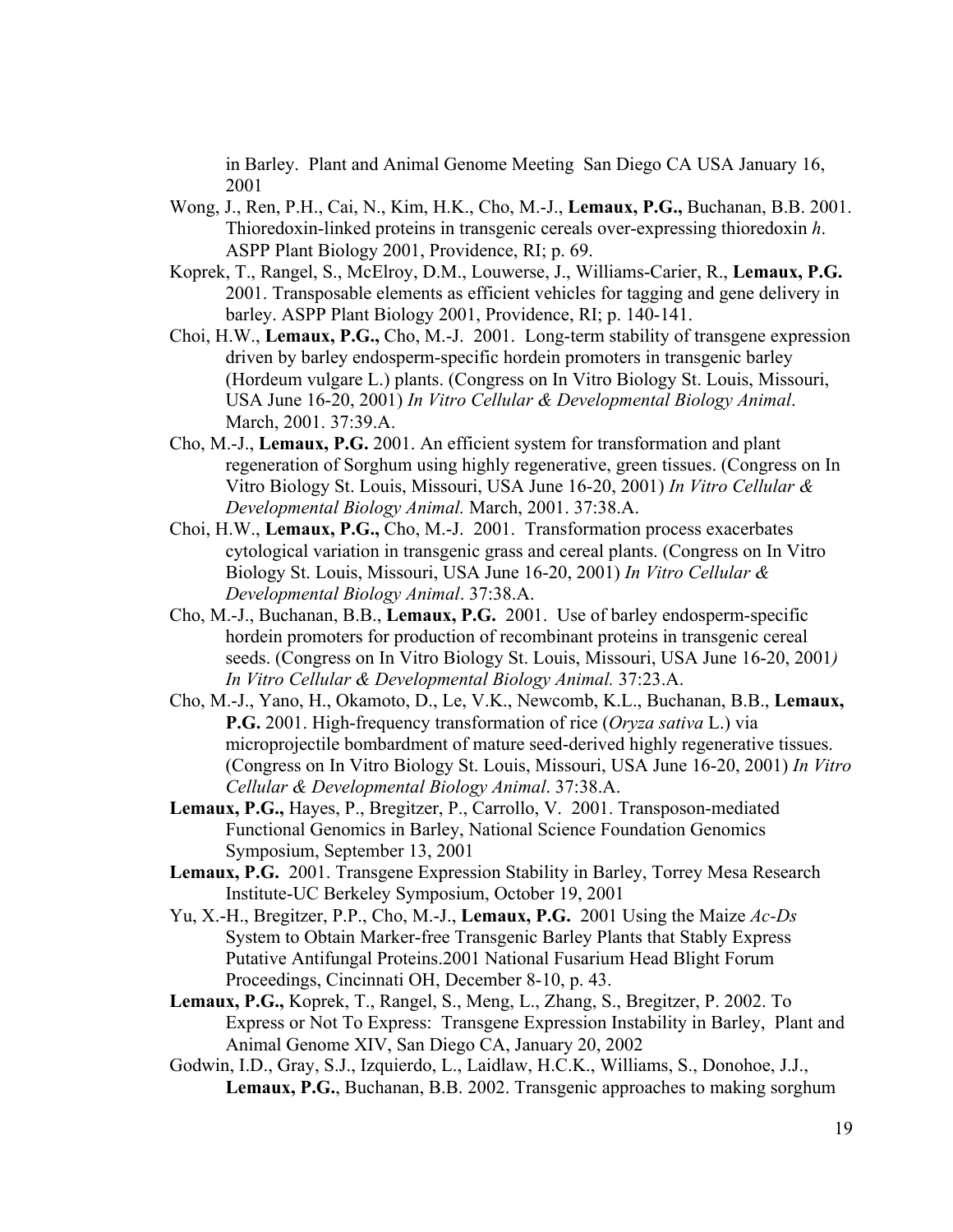a more attractive crop. (2002 Congress on In Vitro Biology Orlando, FL, USA June 25-29, 2002) In Vitro Cellular & Developmental Biology Animal. Spring, 2002. 38(Abstract):99.A.

- Yu, X.-H., Bregitzer, P., Cho, M.-J., Chung, M.L., **Lemaux, P.G.** 2002. Transposonmediated generation of marker-free barley plants expressing putative antifungal proteins. 2002 National Fusarium Head Blight Forum Proceedings. Erlanger, KY. Dec. 7-9, 2002.
- Meng, L., Zhang, S., Bregitzer, P., Ziv, M., Fessenden, R., Rangel, S., **Lemaux, P.G.** 2002. Transgene silencing in barley. Plant, Animal & Microbe Genomes X Conference, San Diego, CA, January 12-16, 2003.
- Albert, H.H., Wang, M.-L., **Lemaux, P.G.,** Moore, P.H. 2002. The Ac-Ds transposon system-a tool for engineering and research in sugarcane. Plant, Animal & Microbe Genomes X Conference, San Diego, CA, January 12-16, 2003.
- Zhang, S., Thomas, B.C., **Lemaux, P.G.** 2002. Detailed analysis of coding sequences conservation between rice, nonrice cereals species, and Arabidopsis using unigene datasets, BAC clones and the rice genome. Plant, Animal & Microbe Genomes X Conference, San Diego, CA, January 12-16, 2003.
- Zhang, S., Thomas, B.C., **Lemaux, P.G.** 2002. A database of coding sequences conservation between rice and nonrice cereals, and Arabidopsis. Plant, Animal  $\&$ Microbe Genomes X Conference, San Diego, CA, January 12-16, 2003.
- Zhang, S., Williams-Carrier, R., **Lemaux, P.G.** 2002. Transformation of maize elite inbreds (e.g. B73) using germinated seedlings. Plant, Animal & Microbe Genomes X Conference, San Diego, CA, January 12-16, 2003.
- **Lemaux, P.G.,** Cooper, L., Hayes, P.M., Marquez-Cedillo, L., Rangel, S., Singh, J., Zhang, S. 2002. High efficiency transposon-mediated tagging and mapping of transcriptionally active regions of barley. Plant, Animal & Microbe Genomes X Conference, San Diego, CA, January 12-16, 2003.
- Sturbaum, A.K., Singh, J., Zhang, S., Cooper, L., Rangel, S., Hayes, P.M., **Lemaux, P.G.**, Bregitzer, P. 2003. *Ds* transposition of the maize *Ac/Ds* system in a barley population developed for directed gene tagging. Transposition, Recombination and Application to Plant Genomics, Iowa State University, June 5-8, 2003.
- Meng, L., Ziv, M., Fessenden, R., Rangel, S., Zhang, S., **Lemaux, P.G.** 2003. Influence of internal and external factors on transgene silencing in barley. American Society of Plant Biologists Plant Biology Meeting, Honolulu, HI, July 25-30, 2003, p. 218.
- Yu, X.-H., Bregitzer, P., Cho, M.-J., Chung, M.L., Yu, H.-S., **Lemaux, P.G**. 2003. Generation of barley plants containing *Ds*-bordered transgenes encoding antifungal proteins: a resource for generating marker-free plants with stable expression of fungal resistance. American Society of Plant Biologists Plant Biology Meeting, Honolulu, HI, July 25-30, 2003, p. 171.
- Singh, J., Zhang, S., Cooper, L., Rangel, S., Hayes, P.M., **Lemaux, P.G.** 2003. *Ac/Ds* transposon-mediated gene tagging in barley: characteristics and implications for a heterologous system. American Society of Plant Biologists Plant Biology Meeting, Honolulu, HI, July 25-30, 2003, p. 204
- Cho, M.-J., Jung, H.R., Kim, H.-K., Choi, H.W., Caillau, M., del Val, G., Yoo, H.-S., Kim,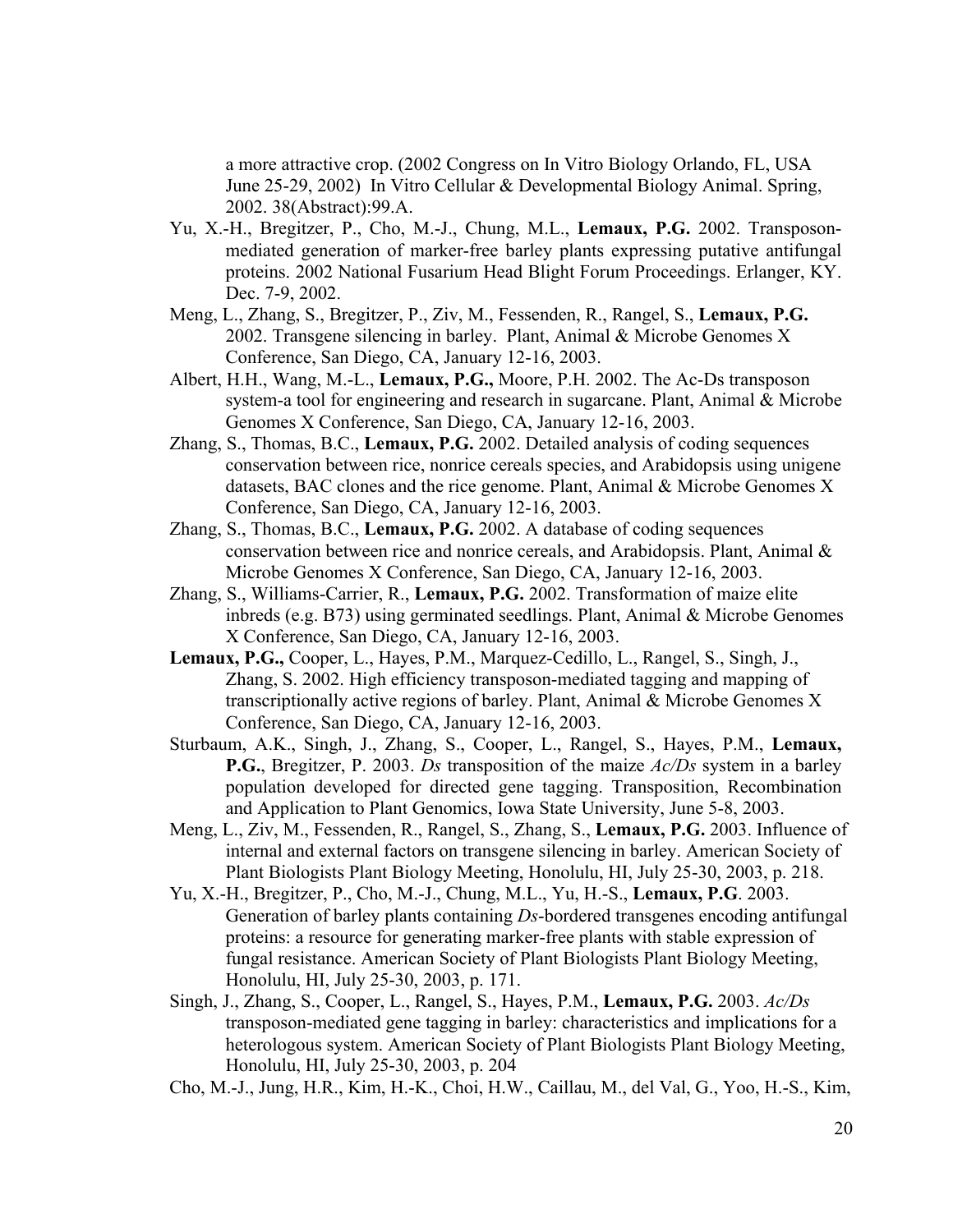Y.-B., Keum, H., Buchanan, B.B., **Lemaux, P.G.** 2003. Isolation and characterization of thioredoxin *h* and NADP-thioredoxin reductase genes from barley (*Hordeum vulgare* L.). American Society of Plant Biologists Plant Biology Meeting, Honolulu, HI, July 25-30, 2003, p. 135.

- Singh, J., Zhang, S., Cooper, L., Rangel, S., Hayes, P.M., **Lemaux, P.G.** 2003. Behaviour of maize *Ac/Ds* in gen tagging populations of barley. XIX International Congress of Genetics, Melbourne, Australia, July 6-11, 2003.
- Koprek, T., Zhao, T., Zimmermann, D., **Lemaux, P.G.**, Schulze-Lefert, P. 2003. Systematic *Ac/Ds* transposon mutagenesis in barley (*Hordeum vulgare* L.). XIX International Congress of Genetics, Melbourne, Australia, July 6-11, 2003.
- Koprek, T., Zimmermann, D., **Lemaux, P.G**., Schulze-Lefert. P. 2003. Position effects on Transgene expression instability and *trans*-silencing effects in Barley. XIX International Congress of Genetics, Melbourne, Australia, July 6-11, 2003.
- Godwin, I., Byrne, E., Zhang, S., Cho, M.-J., **Lemaux, P.G.** 2003. Retrotransposons and cereal genome instability: BARE-1 activation in the genetic transformation of barley. XIX International Congress of Genetics, Melbourne, Australia, July 6-11, 2003.
- Cooper, L.D., Marquez-Cedillo, L., Singh, J., Sturbaum, A.K., Zhang, S., Edwards, V., Johnson, K., Kleinhofs, A., Rangel, S., Carollo, V., Bregitzer, P., **Lemaux, P.G.,** Hayes, P. M. 2003. Development of a transposon tagging resource in barley. Plant Genetics Meeting on Mechanisms of Genetic Variation, October 22-26, 2003, Snowbird, UT, USA Abst 63 2003.
- Yu, X-H., Bregitzer, P., Cho, M.-J., Hsueh, L.-C., Yu, H.-S., **Lemaux, P.G.** 2003. Introduction of Putative Antifungal Genes into Two-row and Six-row Barley through Genetic Engineering. 2003 National Fusarium Head Blight Forum, Bloomington, MN, December 13-15, 2003.
- Meng, L., Zhang, S., Buchanan, B.B., **Lemaux, P.G.** 2003. Transcriptional characterization of the thioredoxin family in barley.  $43<sup>rd</sup>$  Annual Meeting for the American Society for Cell Biology, San Francisco, CA, December 13-17, 2003.
- Albert, H.H., Wang, M.-L., Goldstein, C., **Lemaux, P.G.,** Yu, X.-H., Moore, P.H. 2003. Does single-copy transgene introduction reduce the frequency of PTGS in sugarcane? Plant, Animal & Microbe Genomes XII Conference, San Diego, CA, January 10-14, 2004.
- Lowe, C., Gates, C., Rangel, S., **Lemaux, P.G.,** Singh, J. 2004. Gene tagging of morphological traits in Oregon Wolfe Barley using transposable elements. Society for *In Vitro* Biology 2004 World Congress on *In Vitro* Biology**,** San Francisco, May 22-26, 2004.
- Meng, L., Ziv, M., **Lemaux, P.G.** 2004. Nature of transgene locus affects tendency to silence as a result of in vitro stress. Society for *In Vitro* Biology 2004 World Congress on *In Vitro* Biology**,** San Francisco, May 22-26, 2004.
- Singh, J., Zhang, S., Cooper, L., Rangel, S., Kaur, R., Sturbaum, A.K., Edwards, V., Bregitzer, P., Hayes, P.M., **Lemaux, P.G.** 2004. *Ac/Ds* transposon-mediated gene discovery in barley. Society for *In Vitro* Biology 2004 World Congress on *In Vitro* Biology**,** San Francisco, May 22-26, 2004.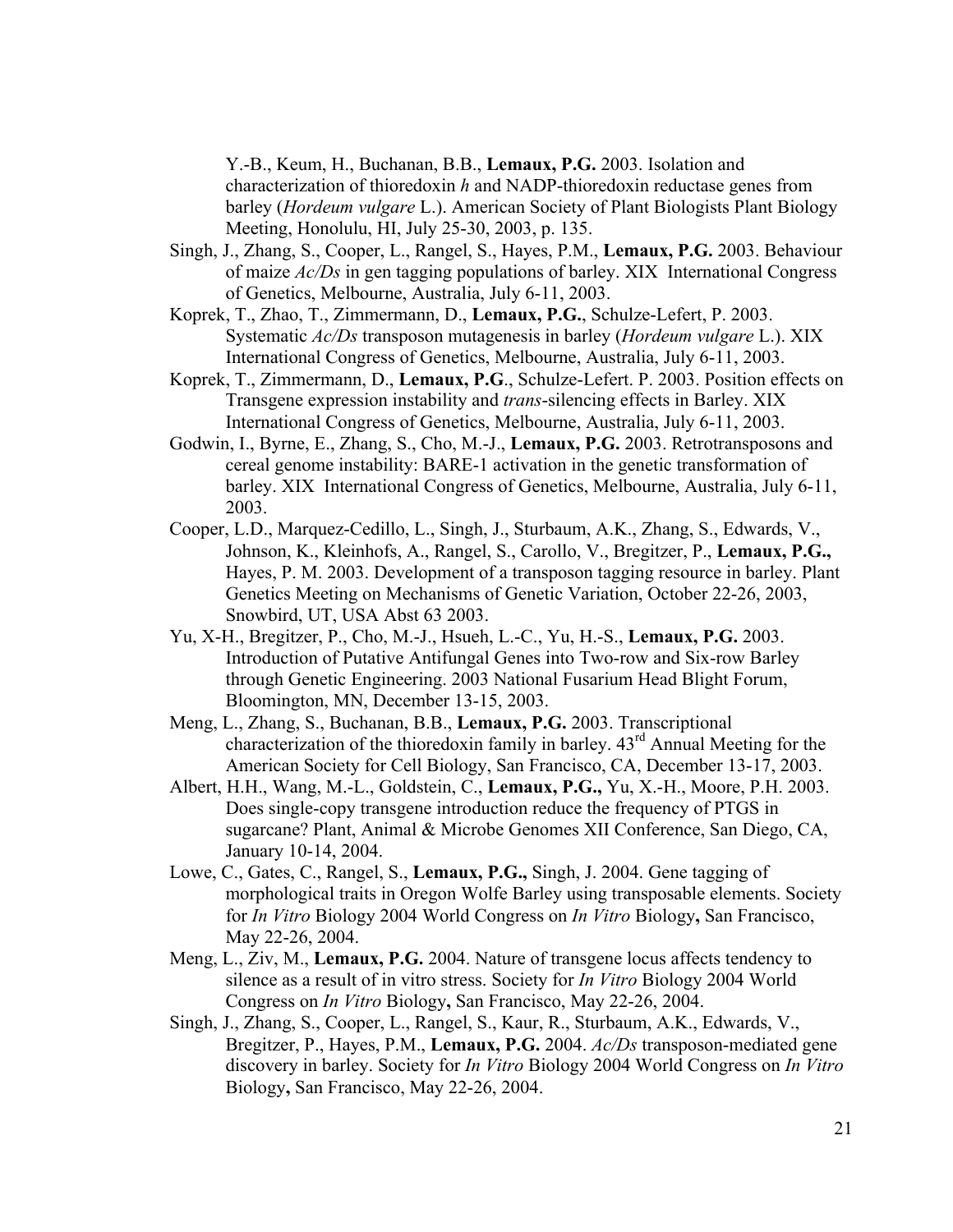- Choi, H. W., Yu, X.-H., **Lemaux, P.G.,** Cho, M.-J. 2004. Stability and inheritance of endosperm-specific expression of two transgenes in progeny of crosses of independently transformed barley (*Hordeum vulgare* L.) plants. Society for *In Vitro* Biology 2004 World Congress on *In Vitro* Biology**,** San Francisco, May 22-26, 2004, page 68-A.
- **Lemaux, P.G.** 2004. What's Next in Plant Genome Research? 2004 AAAS Annual Meeting, Seattle, WA, p. S11.
- Cooper. L., Marquez-Cedillo, L., Bregitzer, P., Edwards, V., Johnson, K., Kleinhofs, A., **Lemaux, P.G.,** Rangel, S., Singh, J., Sturbaum, A.K., Zhang. S., Hayes, P. 2004. Functional Genomics in Barley: Mapping *Ds* Insertions in the Oregon Wolfe Barleys**.** 9th International Barley Genetics Symposium, Brno, Czech Republic, June 20-26, 2004.
- Singh, J., Zhang, S., Cooper, L., Rangel, S., Hayes, P.M., **Lemaux, P.G.** 2004. Functioning of Maize *Ac/Ds* Transposons in Barley Gene Tagging Populations. 9th International Barley Genetics Symposium, Brno, Czech Republic, June 20-26, 2004.
- Singh, J., Zhang, S., East, G., Gates, C., Kaur, R., Lowe, C., **Lemaux, P.G.** 2004. Unraveling the barley genome using an *Ac/Ds* transposon tool. American Society of Plant Biologists Plant Biology Meeting, Lake Buena Vista, FL, July 24-28, 2004, pp. 189-190.
- Buchanan, B.B., **Lemaux, P.G.** 2004. Thioredoxin: from laboratory to products. American Society of Cereal Chemists Annual Meeting, San Diego, CA, September 19-22, 2004.
- Van Eenennaam, A.L., **Lemaux, P.G.** 2004. Genetic Engineering in California Agriculture: bringing science into the dialogue. Third Annual NAACA Western Region Professional Improvement Meeting, Woodland, CA, October 28-29, 2004.
- Singh, J., Zhang, S., Cooper, L.D., Marquez-Cedillo, L., Sturbaum, A.K., Carollo, V., Bregitzer, P., Hayes, P.M., **Lemaux, P.G.** 2005. Ac/Ds Transposon Tools for Barley Functional Genomics. Plant and Animal Genome Meeting San Diego CA USA January 15-19, 2005.
- Buchanan, B.B., Cho, M.-J., Wong, J.H., **Lemaux, P.G.,** Ng, P.K.W. 2005. Thioredoxin over-expressed in transgenic wheat improves dough quality. American Association of Cereal Chemists, Orlando, FL, September 11-14, 2005.
- **Lemaux, P.G.,** Van Eenennaam, A.L., McHughen, A. 2005. Food fights in California Educational challenges of the GMO debate. American Society of Plant Biologists Annual Meeting, Seattle, WA, July 16-20, 2005, p. 73 and p. 320 (Minisymposium).
- Singh, J., Zhang, S., Cooper, L., Chen, C., Ou, M., Bae, D., Sturbaum, A., Carollo, V., Bregitzer, P., Hayes, P., **Lemaux, P.G.** 2005. Genetic Tourism and Functional Genomics of Barley using *Ac/Ds* Transposon system. American Society of Plant Biologists Annual Meeting, Seattle, WA, July 16-20, 2005, pp. 297-298.
- Singh, J., Zhang, S., Chen, C., Cooper, L., Sturbaum, A., Freudiger, M., Bregitzer, P., Hayes, P., **Lemaux, P.G**. 2006. Targeting genes and their function in the "genome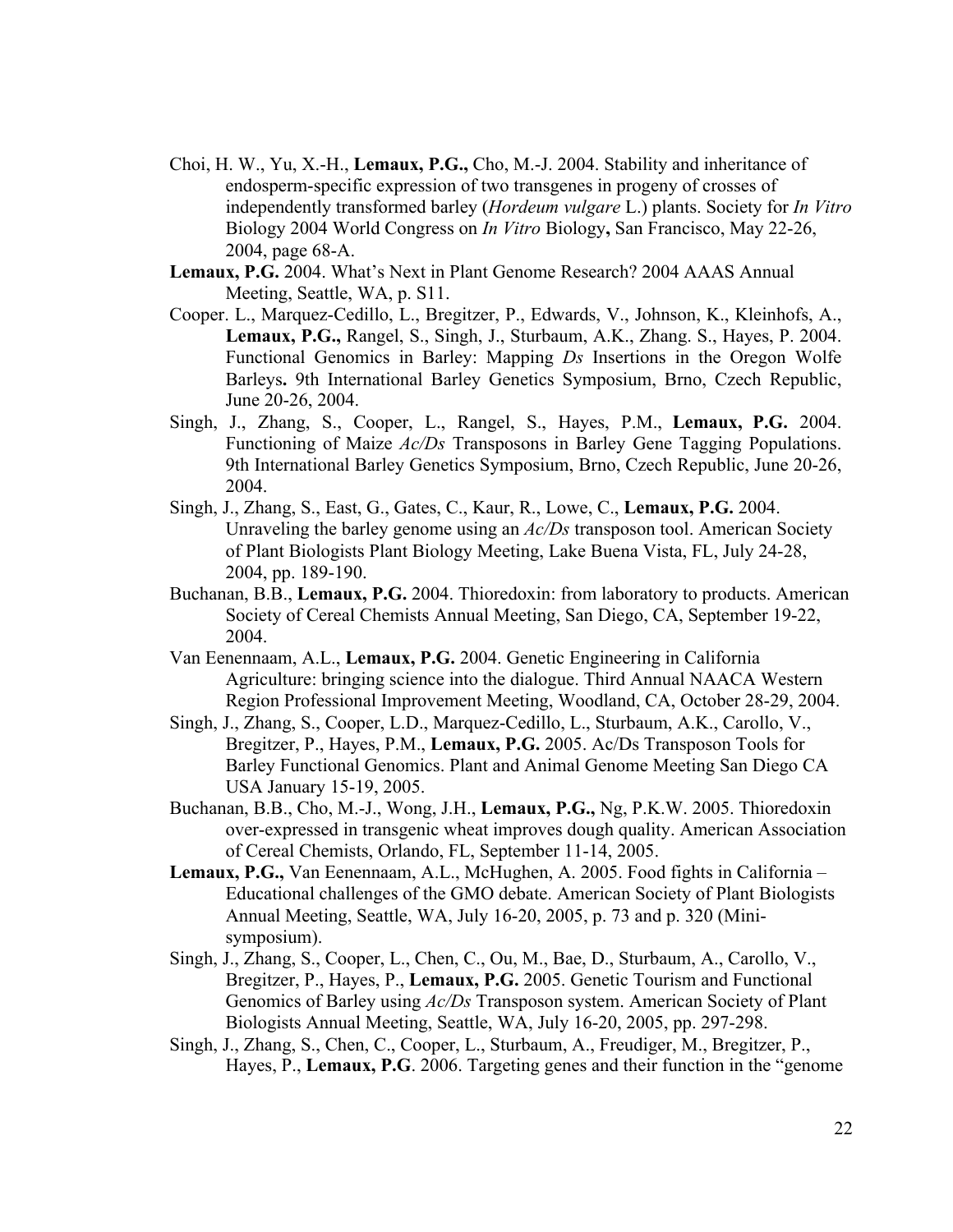haystack": transposon-based saturation mutagenesis. Plant and Animal Genome Meeting, San Diego, CA, January 14-18, 2006. p. 10.

- Kaur, R., Wong, J., Singh, J., Yu, X.-H., Cho, M.-J., **Lemaux, P.G.,** Buchanan, B.B. 2006. Efforts towards development of nutritionally enhanced sorghum. Plant and Animal Genome Meeting, San Diego, CA, January 14-18, 2006. p. 273.
- **Lemaux P.G.,** Zhang S., Gu Y.Q., Singh J., He Z-H. 2006. Evolutionary Expansion and Divergence of the Stress Tolerance Gene Families, *OsDREB1* and *OsWAK*, in Wild and Cultivated Rice Genomes. 31<sup>ST</sup> Rice Technical Working Group Meeting, The Woodlands, TX, February 26-March 1, 2006. pp. 56-57.
- Freudiger, M., Rha, M., Wang, K., Sattayapiwat, O., Zhang, S., **Lemaux, P.G.,** Singh, J. 2006. Using *Ac/Ds* Gene Tagging for Functional Genomics Studies in Barley. American Society of Plant Biologists Plant Biology Meeting, Boston, MA, August 5-9, 2006. P. 301.
- Singh, J., Vutien, P., Blosse, P., Gong, A., Sandhu, H., Shafir, A., Sotelo-Troha, K., **Lemaux, P.G.** 2007. Transposon-mediated Gene Search in Barley. American Society of Plant Biologists Plant Biology Meeting, Chicago, IL, July 7-11, 2007.
- Kaur, R., Wong, J., Singh, J., Pedersen, J.F., **Lemaux, P.G.**, Buchanan, B.B. 2007. Toward Development of Nutritionally Enhanced Sorghum. National Information Management and Support System, W1168: Environmental and Genetic Determinants of Seed Quality and Performance, Davis, CA September 15-17, 2007, p. 58.
- Sahoo L., Lindquist, J.L., Lee, D.J., Pedersen, J.F., Kaur, R., Wong, J.H., Buchanan, B.B., **Lemaux, P.G.** 2008. Effect of Transgenes from Sorghum on the Fitness of Shattercane X Sorghum Hybrids. North Central Weed Science Society, St. Louis MO. December 10-13, 2007
- **Lemaux, P.G.,** Kaur, R., Wong, J., Singh, J., Gurel, S., Gurel, E., Pedersen, J.F., Taylor, J., Chikwamba, R., Jung, R., Zhao, Z.-Y., Anderson, P., Buchanan, B.B. 2008. "Toward Nutritional Enhancement of Sorghum for Africa", Plant and Animal Genome XVI, San Diego CA, January 12-16, 2008. W474. pp. 110.
- **Lemaux, P.G.,** Wong, J., Gurel, S., Gurel, E., Kaur, R, Pedersen, J.F, Buchanan BB. 2008. Efficient, Reproducible Transformation System for Sorghum to Understand and Improve Digestibility. International Conference on Sorghum for Biofuel. Houston TX. August 18-20, 2008.
- Miller, T., Trieu, E., Lee, C. **Lemaux, P.G.** 2009. Improving *Agrobacterium tumefaciens*mediated Gene Delivery in *Sorghum bicolor.* Western Section of American Society of Plant Biologists. Tucson AZ., April ??, 2009.
- **Lemaux PG**, Gurel S, Gurel E, Kaur R, Wong J, Miller T, Lee C. Linden K., Wu S, Buchanan BB. 2009. Improving *Agrobacterium tumefaciens-*mediated Gene Delivery to Understand and Improve Sorghum. American Society of Plant Biologists and Phycological Society of America Meeting, July 18-22, 2009, Honolulu HI. Abstract P46028, pp. 315.
- Li Y-C, Ren J, Frick O, Yin J, Buchanan BB, Cho M-J, Zhou S, Kim Y-B, Wong JH, Hiu H, Kim H-K, Morigasaki S, **Lemaux PG**. 2009. Modulation of Expression of Thioredoxin Is Linked to Fundamental Propserties and Important Applications in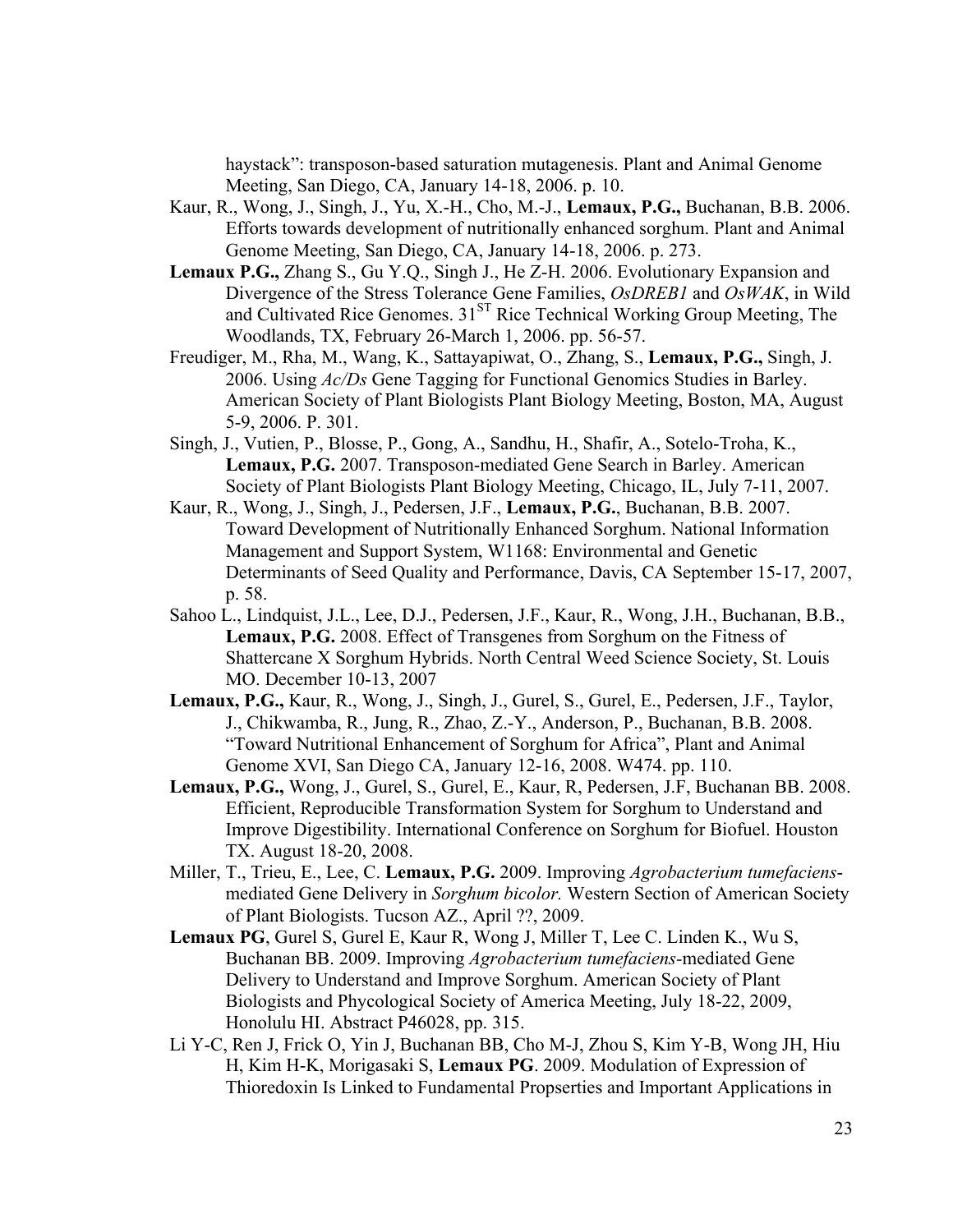Wheat Grain. American Society of Plant Biologists and Phycological Society of America Meeting, July 18-22, 2009, Honolulu HI. Abstract P61022, pp 392.

- Miller T, Linden K, Hoffman G, Schubert M, Gurel E, Gurel S, **Lemaux, PG.** 2010. Improving Agrobacterium tumefaciens-mediated gene delivery in Sorghum bicolor. In Vitro Cellular and Developmental Biology - Animal, 46:S143, 2010. DOI: 10.1007/s11626-010-9339-6.
- **Lemaux PG.,** Ren J-P., Li J-C., Wong J., Meng L., Cho M-J, Yin J., Buchanan BB. 2011. Modifying Expression of Thioredoxin in Cereals to Improve Pre-harvest Sprouting Resistance and Other Grain Properties. 10<sup>th</sup> Conference of International Society for Seed Science, Salvador Brazil, April 10-13, 2011.
- Leiboff S, Kaur, R, Wong J, Buchanan BB, **Lemaux PG**. 2011. Effects of Varying Nitrogen and Water Availability on the Quality and Structure of Transgenic and Nontransgenic *Sorghum bicolor* Grain. Annual Meeting American Society of Plant Biologists, Minneapolis MN Aug. 6-10, 2011, P06042.
- Spencley A, Kleist T, Leiboff S, Miller T, Lisch D, **Lemaux PG**. 2011. MuLE Elements in the *Sorghum bicolor* Genome: A Tool for Functional Genomics in a Cereal Crop. Annual Meeting American Society of Plant Biologists, Minneapolis MN Aug. 6-10, 2011, P15066.
- Merk H, Douches D, Van Deynze A, Stone A, LiedlBE, Coe M, McQueen J, Namuth-Covert D, Wheeler N, Hertsgaard K, **Lemaux P.G.**, De Jong W, Francis DM.. 2012. Plant Translational Genomics Research and Crop Improvement: Putting Research into Practice through the Plant Breeding and Genomics Community of Practice. International Plant and Animal Genome Conference. San Diego CA.
- Trevino D, Rico-Moreno N, Alonso B, **Lemaux P.G.**, Reynaga-Pena CG. 2012. A Microscopic World at the Touch: Learning Biology with Novel 2.5 and 3D Tactile Models. Tactile Graphics 2012 Conference. Nov. 11-12, 2012. Baltimore MD.
- Miller T., Wong J., Buchanan B.B., **Lemaux P.G**. 2012. Increasing digestibility of grain sorghum by over-expression of a key redox protein, thioredoxin *h.* Annual Meeting American Society of Plant Biologists, Austin TX July 20-24, 2012, p. 78. Poster number P02046.

http://precis.preciscentral.com/utils/ip/ShowSummary.asp?AbstractId=609&Presen ter=

- Kleist, T.J.; Spencley, A.L.; Luan, S.; **Lemaux, P.G.** "The Molecular Toolkit of the Primordial Plant: Insights from the CBL-CIPK Network". Western ASPB Section meeting. Davis CA. April 13, 2013.
- Kleist, T.J.; Spencley, A.L.; Luan, S.; **Lemaux, P.G.** "The Molecular Toolkit of the Primordial Plant: Insights from the CBL-CIPK Network". Midwest Plant Cell Dynamics Meeting. Madison WI. June 5-7, 2013.
- ZhangR., Cheung K-W. Wong J.H., Shen-MillerJ., **Lemaux P.G**., Buchanan B.B. 2013. Implications for redox in longevity of Sacred Lotus seeds. Annual Meeting American Society of Plant Biologists, Providence RI July 20-24, 2013. P23011.
- Kleist T., Spencley A., Luan S., **Lemaux P.G**. 2013. The Molecular Toolkit of the Primordial Plant: Insights from the CBL-CIPK Network. Annual Meeting American Society of Plant Biologists, Providence RI July 20-24, 2013. P24032.